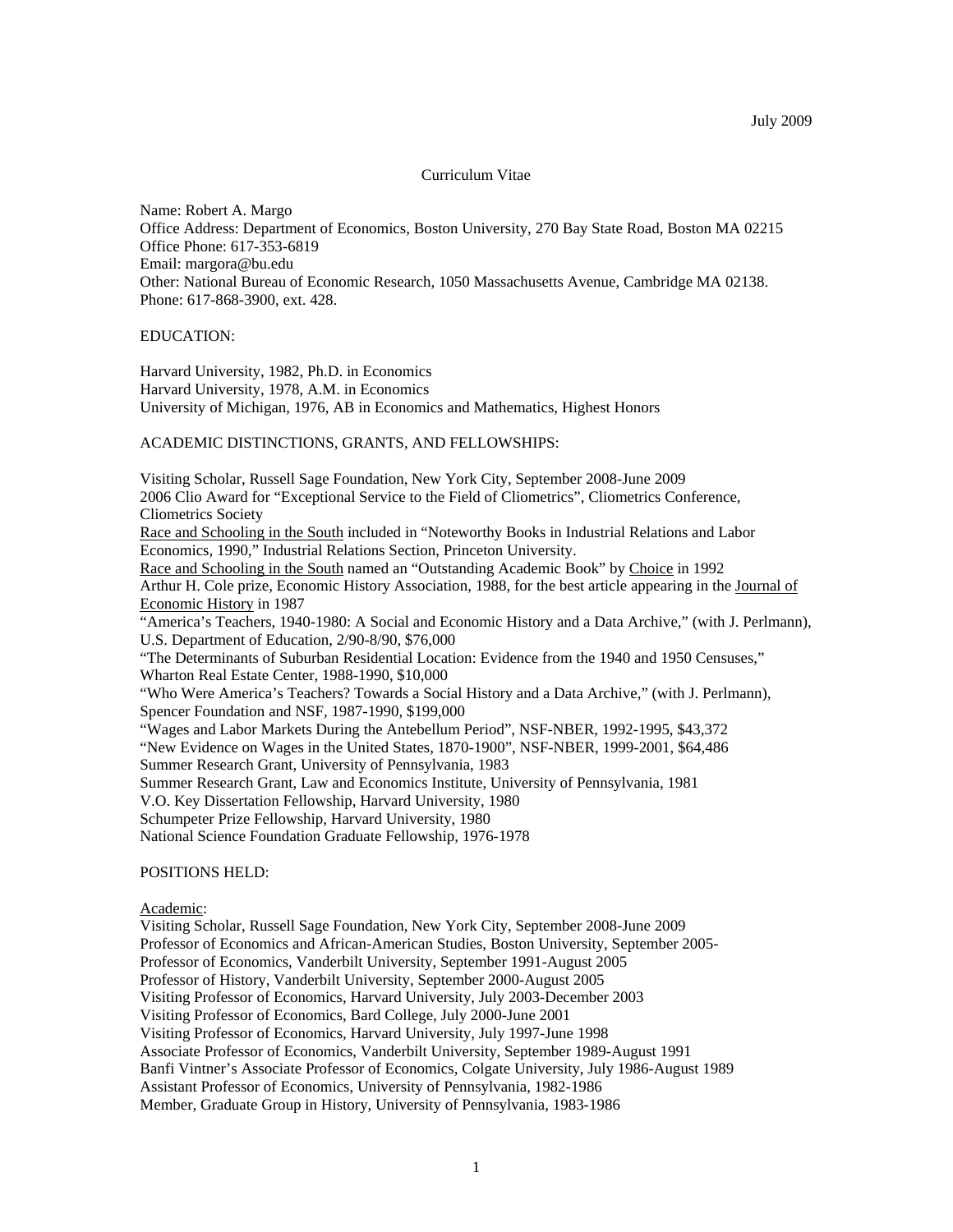Instructor, University of Pennsylvania, 1981 Teaching Fellow, Harvard University, 1977-1979

## Non-academic:

Nominator, Fellows Program, Macarthur Foundation, 2007- Fellow, Center for the Study of Poverty and Inequality, Stanford University, 2006- Member, Conference on Research on Income and Wealth, 1989- Research Associate (Development of the American Economy and Labor Studies), National Bureau of Economic Research (NBER), 1987- Visiting Senior Scholar, Jerome Levy Economics Institute at Bard College, July 2000-June 2001 Trustee (elected), Cliometrics Society, 2001 Trustee (elected), Southern Economic Association, 1999-2003 Fellow, Robert Penn Warren Center for the Humanities, Vanderbilt University, 1992-1993 Faculty Research Fellow, NBER, 1982-1986

# Consulting:

World Bank, Washington DC, 2008 Richard Braun & Associates, Nashville, TN, 1998 Gideon and Wiseman, Nashville, TN, 1995-1996 Waring Cox, Memphis, TN, 1994-1996 Underwood, Wilson, Berry, Stein, and Johnson, Amarillo, TX, 1992 Farris, Warfield, and Kanaday, Nashville TN 1992 Visual Education Corporation, Princeton NJ 1985 Rand Corporation, Santa Monica CA, Housing Assistance Supply Experiment, 1978-1979

## COURSES TAUGHT:

Boston University: Graduate: African-American Economic History. Undergraduate: Race and the Development of the American Economy, Economics Institutions in Historical Perspective Vanderbilt: Undergraduate: Introductory Microeconomics, Urban Economics, American Economic History, European Economic History, Economics of Poverty and Discrimination, Intermediate Microeconomics, Honors Thesis Coordinator; Graduate: Introduction to Economic History, American Economic History, Labor Economics, Economics Workshop Coordinator Colgate: Introductory Economics, Intermediate Microeconomics, American Economic History, Urban

Economics

University of Pennsylvania: Undergraduate: Introductory Microeconomics, Applied Price Theory, American Economic History, Urban Economics, Senior Honors Thesis; Graduate: American Economic History, Workshop in Economic History

Bard College: American Economic History, Economics of Inequality

Harvard: Undergraduate: American Economic History; Graduate: Historical Perspectives on Current Economic Issues, American Economic History, Workshop in Economic History

DISSERTATION ADVISING:

#### In Progress:

Director: Chao Zhou (BU)

Committee Member: Tetsuya Saito (Suny-Buffalo, formerly Vanderbilt)

Defended (recent only, first appointment in parentheses):

Director: Andre Martinez (Central Bank of Mexico), Michelle Miller (Rutgers University), Dan Li (Fudan University); Claudia Rei (Vanderbilt); Jesus Viejo (Monterrey Tech Graduate School of Public Policy, Mexico); Ming-Hsuan Lee (California State University at East Bay); Martha Bailey (University of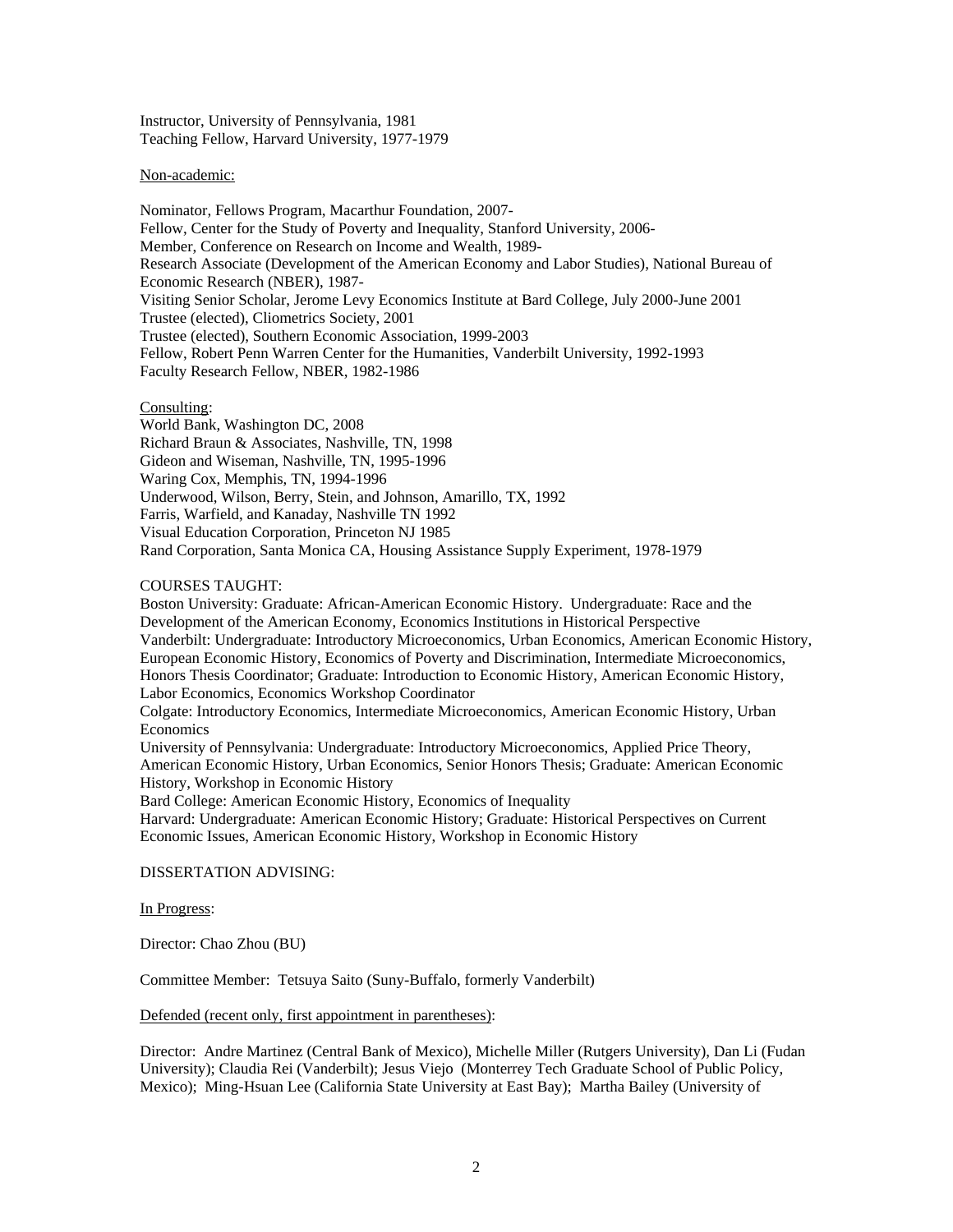Michigan-Ann Arbor); Claudia Strow (Western Kentucky University); Madhavi Venkatasen (Fisk University); Lisa Jepsen (University of Northern Iowa)

Committee Member: Linda Carter (Baylor), Nandini Krishnan (World Bank), Neha (World Bank), Rashmi Barua (Singapore), Keisuke Nakao (University of Hawaii), Tomas Cvrcek (Clemson University); David Frisvold (University of Michigan-Ann Arbor); Leah Platt Boustan (UCLA); Emily Mechner (Bates College)

## PROFESSIONAL ACTIVITIES

## Editor and Editorial Board:

Current:

Associate Editor, *American Economic Journal: Applied Economics*, January 2009- Associate Editor, *Explorations in Economic History*, July 2008- Associate Editor, *Quarterly Journal of Economics*, January 2004-

Previous:

Editor in Chief, *Explorations in Economic History*, July 2003-June 2008 Associate Editor, *Southern Economic Journal*, July 2003-2006 Board of Editors, *American Economic Review*, 1999-2004 Co-Editor, *Southern Economic Journal*, July 2001-June 2003 Associate Editor, *Economic Bulletin*, May 2001-June 2003 Associate Editor, *Explorations in Economic History*, 1999-June 2003 Associate Editor, *Southern Economic Journal*, July 1997-June 2001 Editorial Board, *Social Science History*, 1998-2002 Editorial Board, *Explorations in Economic History*, 1992-1998 Editorial Board, *Journal of Economic History*, 1987-1991

Review Panels:

Current:

National Advisory Board, University of Kentucky Center for Poverty Research, 2003- Fellow, Center for the Study of Poverty and Inequality, Stanford University, 2006-

Previous:

Graduate Research Fellowship Panel, National Science Foundation, 2005 Economics Advisory Panel, National Science Foundation, 1996-1997. Review Panel, Dissertation Awards Program, Spencer Foundation, Chicago, IL, 1996-1997

Other Professional Service:

Ranki Prize Commiteee, Economic History Association, member, 2009- ASSA Program Committee, Economic History Association, member, 2006 Member, Executive Committee, Development of the American Economy Program, National Bureau of Economic Research, 2003-present Chair, Graduate Research Initiative Committee, Economic History Association, July 2002-June 2003 External Review Committee, Department of Economics, Rutgers University, May 2002 Nominating Committee, Economic History Association, 1998 Co-organizer, Cliometrics Conference, Nashville TN, 1996 Organizer, Economics Network Sessions, Social Science History Association Meetings, Chicago IL, November 1995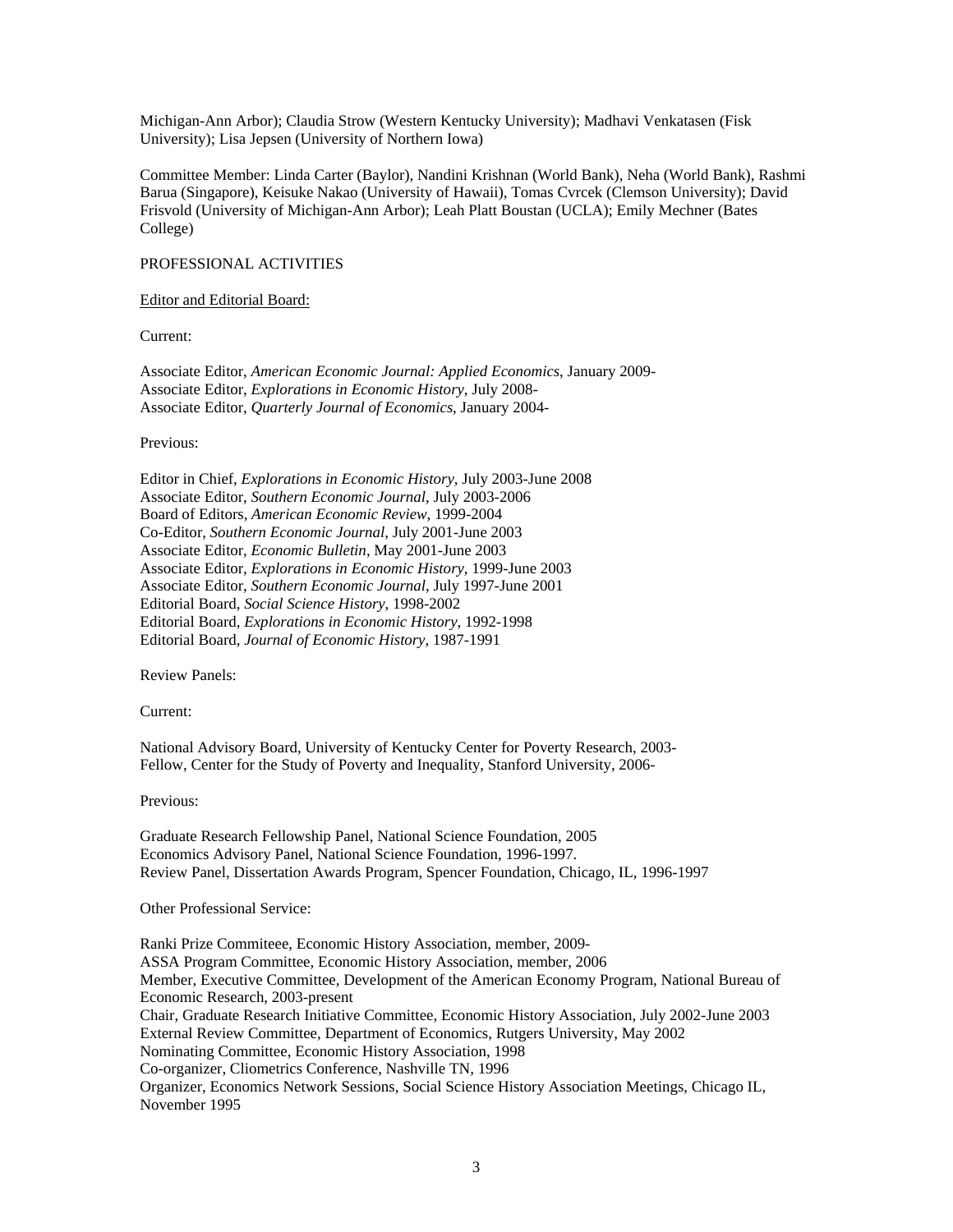Program Committee, Econometric Society Meetings, Boston, MA, January 1994 Co-Chair, Dissertation Session, Economic History Association, September 1991 Nominating Committee, Social Science History Association, 1983, 1995

Referee:

*Agricultural History Journal of Economic Literature American Economic Review Quarterly Journal of Economics Journal of Political Economy American Sociological Review Historical Methods Economic Inquiry Review of Economics and Statistics Demography Journal of Health Economics Journal of Economic History Explorations in Economic History Social Science History Industrial Relations Economics of Education Review Journal of Population Economics Policy Studies Journal Journal of Real Estate Finance and Economics Review of Income and Wealth European Economic Review Journal of Development Economics American Journal of Education Journal of Labor Economics Journal of Money, Credit, and Banking Sociology of Education Southern Economic Journal Journal of Economic Education Review of Educational Research Journal of Interdisciplinary History Journal of Economic Growth Economic History Review Econometrica American Journal of Economics and Sociology* Institute of Early American History and Culture University of Illinois Press Oxford University Press University of Chicago Press University of Pennsylvania Press Indiana University Press Duke University Press Dryden Press West Educational Publishing Southwestern Publishing National Research Council National Science Foundation National Endowment for the Humanities American Council of Learned Societies Social Science Research Council of Canada Russell Sage Foundation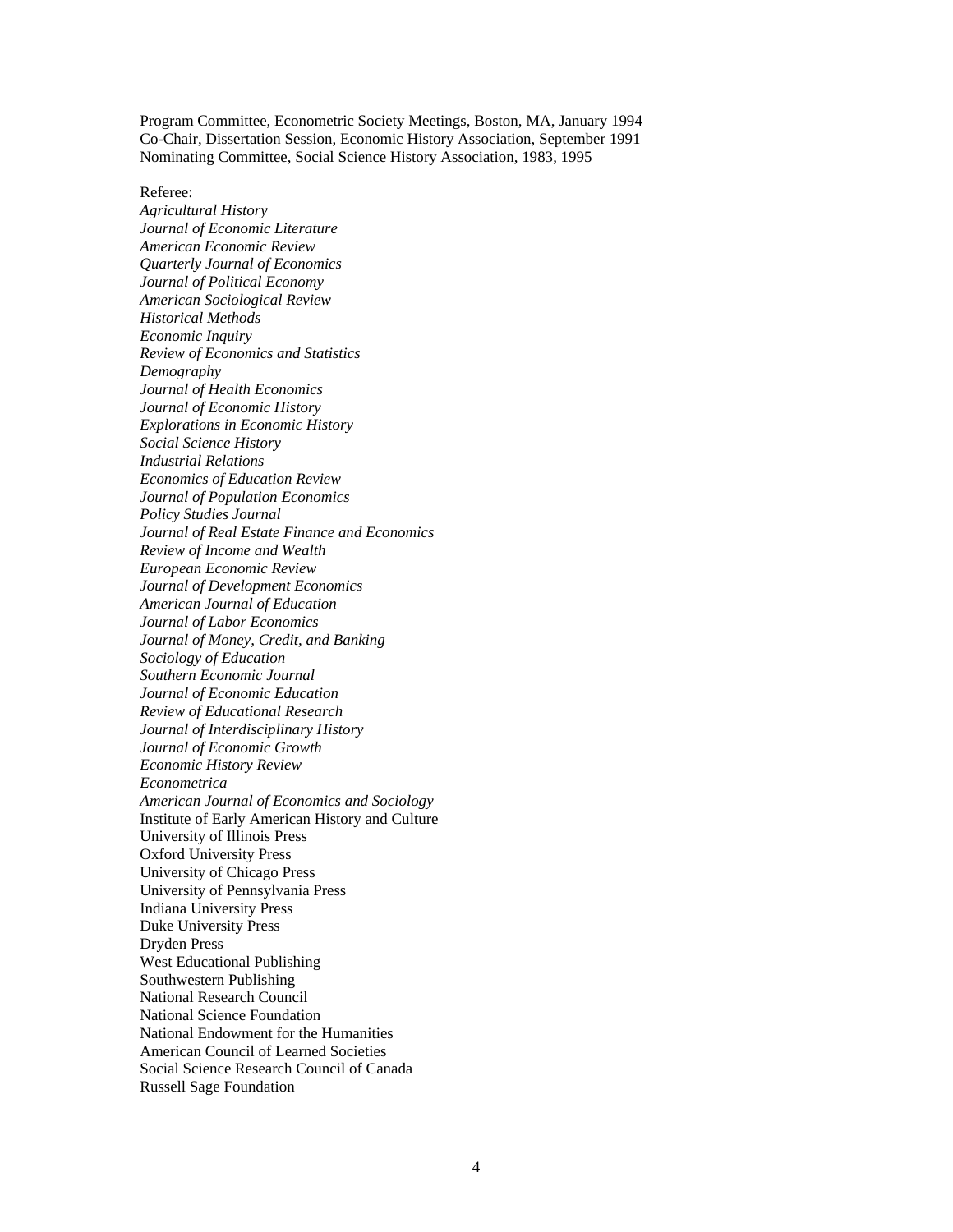Member: American Economics Association, Economic History Association, Cliometrics Society, Southern Economic Association

# RESEARCH:

# Books:

- 1. *Disfranchisement, School Finance, and the Economics of Segregated Schools in the United States South, 1890-1910*. New York: Garland Press, 1985. Pp. i, 126.
- 2. *Race and Schooling in the South, 1880-1950: An Economic History*. NBER Monograph Series on Long-Term Factors in Economic Development. Chicago: University of Chicago Press, 1990. Pp. vii, 164. Paperback edition: University of Chicago Press, 1994.
- 3. *Wages and Labor Markets in the United States, 1820 to 1860*. NBER Monograph Series on Long-Term Factors in Economic Development. Chicago: University of Chicago Press, 2000. Pp. ix, 200.
- 4. *Women's Work? American Schoolteachers, 1650-1920* (with J. Perlmann), University of Chicago Press, May 2001. Pp. vii, 188.

## Articles and Book Chapters:

- 1. "Race Differences in Public School Expenditures: Disfranchisement and School Finance in Louisiana, 1890-1910," Social Science History 6 (Winter 1982): 9-33. Reprinted in D. Neiman, ed. African-Americans and Education in the South, 1865-1900, pp. 203-227. Hamden CT: Garland Publishing, 1994.
- 2. "Women's Employment History: Discussion," Journal of Economic History 42 (March 1982): 187- 189.
- 3. "The Heights of American Slaves: New Evidence on Slave Nutrition and Health," (with R. Steckel), Social Science History 6 (Fall 1982): 516-538.
- 4. "Heights of Native Born Whites during the Antebellum Period," (with R. Steckel), Journal of Economic History 43 (March 1983): 167-174. Reprinted in J. Komlos and T. Cuff, eds. Classics in Anthropometric History, pp. 351-359. St. Katharinen, Germany: Scripta Mercaturae Verlag, 1998.
- 5. "Secular Changes in American and British Stature and Nutrition," (with others), Journal of Interdisciplinary History 14 (Autumn 1983): 445-481.
- 6. "'Teacher Salaries in Black and White': The South in 1910," Explorations in Economic History 21 (July 1984): 306-326.
- 7. "Accumulation of Property By Southern Blacks Before World War One: Comment and Further Evidence," American Economic Review 74 (September 1984): 768-776.
- 8. "Race, Educational Attainment, and the 1940 Census," Journal of Economic History 46 (March 1986): 189-198.
- 9. "Educational Achievement in Segregated School Systems: The Effects of Separate-But-Equal," American Economic Review 76 (September 1986): 794-801.
- 10. "Race and Human Capital: Comment," American Economic Review 76 (December 1986): 1221-1224.
- 11. "Accounting for Racial Differences in School Attendance in the American South, 1900: The Role of Separate-But-Equal," Review of Economics and Statistics 69 (November 1987): 661-666.
- 12. "The Growth of Wages in Antebellum America: New Evidence," (with G. Villaflor), Journal of Economic History 47 (December 1987): 873-895. Reprinted in P. Temin, ed. Industrialization in North America. Cambridge, MA: Blackwell Publishers, 1994, pp. 121-143; J. W. Malsberger, ed. The American Economic History Reader. New York: Routledge, 2009, pp. 171-181.
- 13. "Interwar Unemployment in the United States: Evidence from the 1940 Census Sample," in B. Eichengreen and T. Hatton, eds. Interwar Unemployment in International Perspective. London: Kluwer Academic Press, 1988, pp. 325-352.
- 14. "Who Were America's Teachers? Towards a Social History and a Data Archive," (with J. Perlmann), Historical Methods 22 (Spring 1989): 68-73.
- 15. "The Poor at Birth: Birthweights and Infant Mortality at Philadelphia's Almshouse Hospital, 1848- 1873," (with C. Goldin), Explorations in Economic History 26 (July 1989): 360-379. Reprinted in J. Komlos and T. Cuff, eds. Classics in Anthropometric History, pp. 409-430. St. Katharinen, Germany: Scripta Mercaturae Verlag, 1998.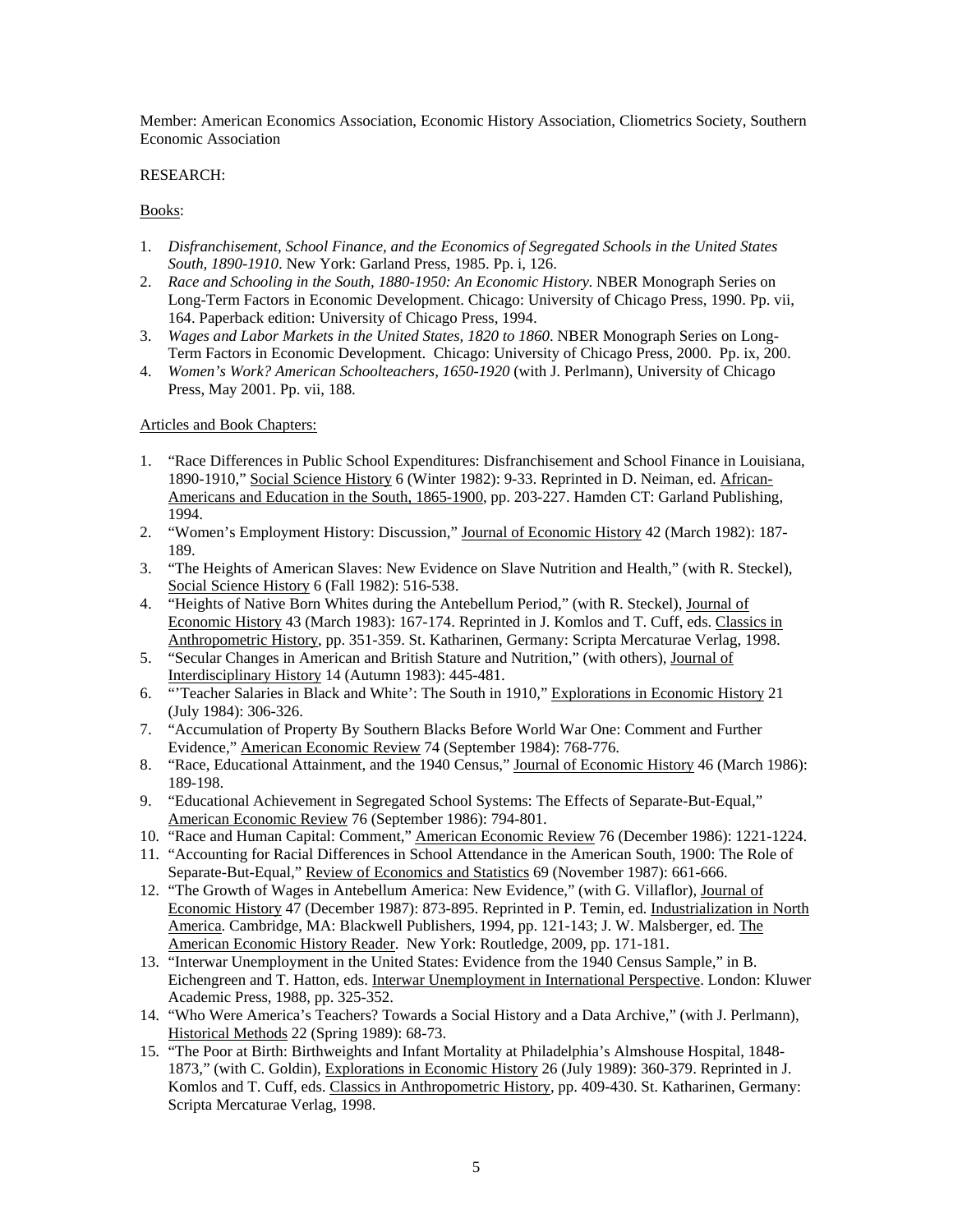- 16. "The Effect of Migration on Black Incomes: Evidence from the 1940 Census," Economics Letters 31 (December 1989): 403-406.
- 17. "The Incidence and Duration of Unemployment: Some Long-Term Comparisons," Economics Letters 32 (March 1990): 217-220.
- 18. "Unemployment in 1910: Some Preliminary Findings," in E. Aerts and B. Eichengreen, eds. Unemployment and Underemployment in Historical Perspective. Leuven, Belgium: Leuven University Press, 1990, pp. 51-60.
- 19. "Segregated Schools and the Mobility Hypothesis: A Model of Local Government Discrimination," Quarterly Journal of Economics 106 (February 1991): 61-73.
- 20. "The Microeconomics of Depression Unemployment," Journal of Economic History 51 (June 1991): 333-341.
- 21. "Explaining the Post-War Suburbanization of Population in the United States: The Role of Income," Journal of Urban Economics 31 (May 1992): 301-310.
- 22. "Civilian Occupations of Ex-Slaves in the Union Army," in R. Fogel and S. Engerman, eds. Without Consent or Contract: Technical Papers on Slavery, Volume 1. New York: W.W. Norton, 1992, pp. 170-185.
- 23. "The Nutrition and Health of Slaves and Antebellum Southern Whites," (with R. Steckel), in R. Fogel and S. Engerman, eds. Without Consent or Contract: Technical Papers on Slavery, Volume 2. New York: W.W. Norton, 1992, pp. 508-521.
- 24. "What is the Key to Black Progress?" in D. McCloskey, ed. Second Thoughts: Myths and Morals of U.S. Economic History. New York: Oxford University Press, 1993, pp. 65-69.
- 25. "U.S. Productivity Growth: Past, Present, Future," in G. Hodgson, ed. The United States: A Handbook, Volume 3. New York: Facts on File, Inc., 1992, pp. 1309-1326.
- 26. "Wages and Prices During the Antebellum Period: A Survey and New Evidence," in R. Gallman and J. Wallis, eds. American Economic Growth and Standards of Living before the Civil War. Chicago: University of Chicago Press, 1992, pp. 173-210.
- 27. "Wages, Prices, and Labor Markets Before the Civil War," (with C. Goldin), in C. Goldin and H. Rockoff, eds. Strategic Factors in Nineteenth Century American Economic History. Chicago: University of Chicago Press, 1992, pp. 67-104.
- 28. "Black Americans: Income and Standards of Living from the Days of Slavery to the Present," (with R. Higgs) in J. Simon, ed. The State of Humanity. Oxford, England: Basil Blackwell, 1995, pp. 178-187.
- 29. "City-Suburb Socioeconomic Differences: Evidence from the 1940 and 1950 Census Public Use Samples,""Economics Letters 36 (June 1991): 223-226.
- 30. "Foundations" in C. Clotfelter, ed. Who Benefits from the Nonprofit Sector? Chicago: University of Chicago Press, 1992, pp. 207-234.
- 31. "The Great Compression: The Wage Structure in the United States at Mid-Century" (with C. Goldin), Quarterly Journal of Economics 107 (February 1992): 1-34.
- 32. "Comments on Hanes, Kantor, and Owen [Dissertations]," Journal of Economic History 52 (June 1992): 464-468.
- 33. "The Labor Force Participation of Older Americans in 1900: Further Results," Explorations in Economic History 30 (October 1993): 409-423.
- 34. "The Decline in Black Teenage Labor Force Participation in the South, 1900 to 1970: The Role of Schooling" (with T.A. Finegan), American Economic Review 83 (March 1993): 234-247.
- 35. "Employment and Unemployment in the 1930s," Journal of Economic Perspectives 7 (Spring 1993): 41-59.
- 36. "The Labor Force in the Nineteenth Century," in S. Engerman and R. Gallman, eds. Cambridge Economic History of the United States, pp. 207-243. New York: Cambridge University Press, 2000.
- 37. "Work Relief and the Labor Force Participation of Married Women in 1940," (with T. A. Finegan), Journal of Economic History 54 (March 1994): 64-84.
- 38. "Explaining Black-White Wage Convergence, 1940-1950," Industrial and Labor Relations Review 48 (April 1995): 470-481.
- 39. "The South as an Economic Problem: Fact or Fiction?" in L. Griffin and D. Doyle, eds. The South as an American Problem. Athens, GA: University of Georgia Press, 1995, pp. 164-180.
- 40. "Unemployment," in Dictionary of American History Supplement. New York: Charles Scribner's Sons, 1996.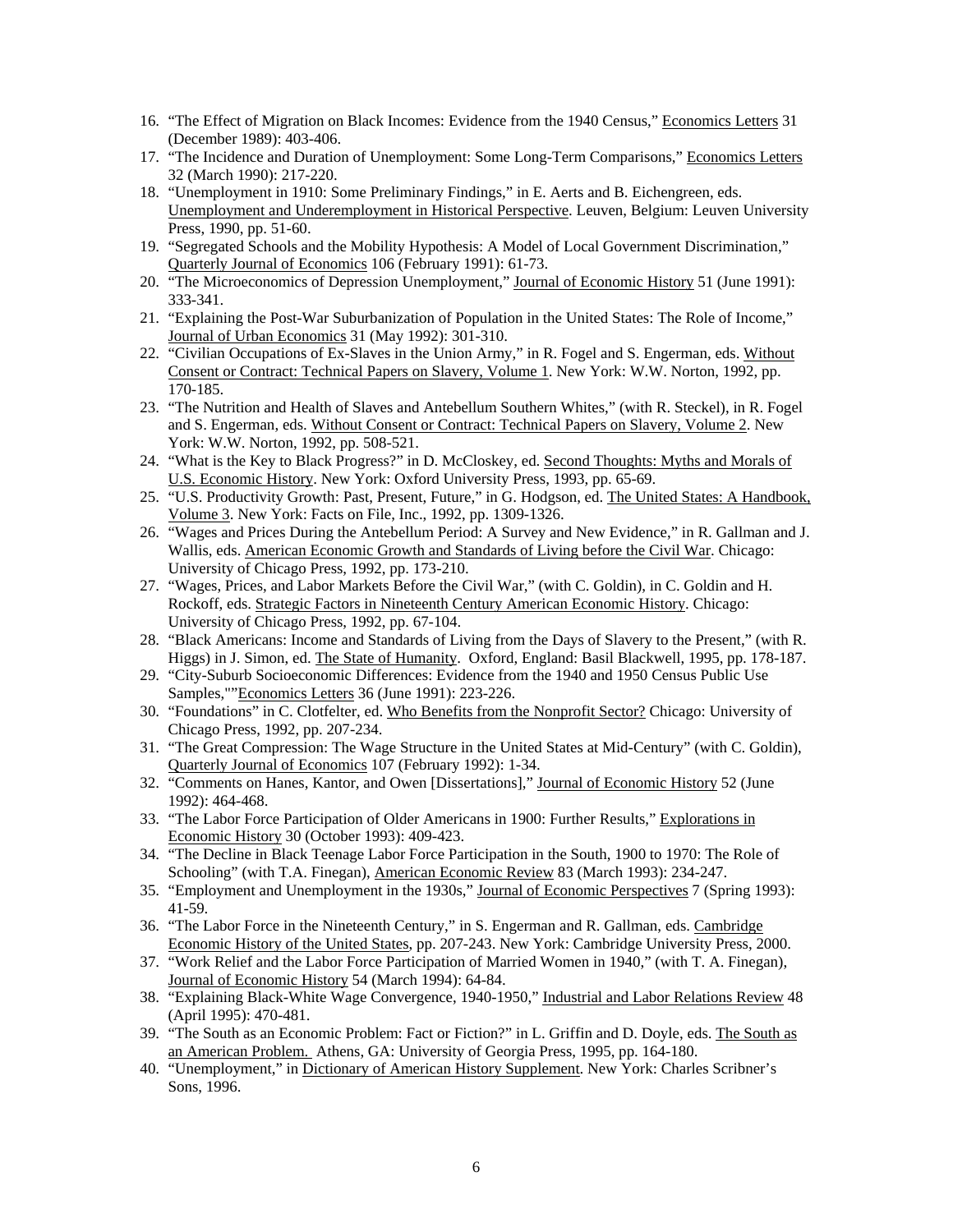- 41. "The Rental Price of Housing in New York City, 1830-1860," Journal of Economic History 56 (September 1996): 605-625.
- 42. "Long-Run Trends in Economics Bachelor's Degrees," (with J. Siegfried), Journal of Economic Education 27 (Fall 1996): 326-336.
- 43. "Trade Policy and the Southern Economy: NAFTA in Historical Perspective," (with L. Griffin), Work and Occupations 24 (August 1997): 332-347.
- 44. "Compulsory Schooling Legislation and School Attendance in Turn-of-the-Century America: A 'Natural Experiment' Approach," (with T. A. Finegan), Economics Letters 53 (October 1996): 103- 110.
- 45. "'Location, Location, Location': The Price Gradient for Vacant Urban Land: New York, 1835 to 1900," (with J. Atack), Journal of Real Estate Finance and Economics 16 (March 1998):151-172.
- 46. "Explaining the Rise in Antebellum Pauperism, 1850-1860: New Evidence," (with L. Kiesling) Quarterly Review of Economics and Finance 37 (Summer 1997): 405-417.
- 47. "Labor and Labor Markets in the 1930s," in M. Wheeler, ed. The Economics of the Great Depression. Kalamazoo: Upjohn Institute, 1998, pp. 9-27.
- 48. "Wages and Labor Markets Before the Civil War," American Economic Review Papers and Proceedings 88 (May 1998): 51-56
- 49. "Review Article: The Origins of Intergenerational Inequality," Southern Economic Journal 65 (October 1998): 355-358.
- 50. "Labor Force," in Paul Finkelman, ed. Encyclopedia of the United States in the Nineteenth Century. New York: Charles Scribner's Sons, 2001.
- 51. "Regional Wage Gaps and the Settlement of the Midwest," Explorations in Economic History 36 (April 1999): 128-143.
- 52. "Race and Homeownership: A Century's View," (with W. Collins) Explorations in Economic History 38 (January 2001): 68-92.
- 53. "Residential Segregation and Socioeconomic Outcomes: When Did Ghettos Go Bad?, (with W. Collins), Economics Letters 69 (2000): 239-243.
- 54. "Prices," in Stanley I. Kutler, ed. Dictionary of American History. New York: Charles Scribner's Sons, 2003.
- 55. "Inflation," in Stanley I. Kutler, ed. Dictionary of American History. New York: Charles Scribner's Sons, 2003.
- 56. "Part-Year Operation in Nineteenth Century American Manufacturing: Evidence from the 1870 and 1880 Censuses" (with J. Atack and F. Bateman), Journal of Economic History 62 (September 2002): 792-809.
- 57. "Race, Family Structure, and Homeownership in Twentieth Century America" (with W. Collins), in E. Wolff, ed. What Has Happened to the Quality of Life in America and Other Industrialized Nations? , pp. 197-213. New York: Edward Elgar, 2004.
- 58. "The Great Compression of the 1940s: The Public versus the Private Sector" (with T. A. Finegan), Explorations in Economic History 39 (April 2002): 183-203.
- 59. "Race and the Value of Owner-Occupied Housing, 1940-1990," (with W. Collins), Regional Science and Urban Economics 33 (May 2003): 255-286.
- 60. "The North-South Wage Gap, Before and After the Civil War," in D. Eltis, F. Lewis, and K. Sokoloff, eds., Slavery in the Development of the Americas, pp. 324-351. New York: Cambridge University Press, 2004.
- 61. "Productivity in Manufacturing and the Length of the Working Day: Evidence from the 1880 Census of Manufactures," (with J. Atack and F. Bateman), Explorations in Economic History 40 (April 2003): 170-194.
- 62. "Historical Perspectives on U.S. Economic Geography," (with S. Kim) in V. Henderson and J. Thisse, eds. Handbook of Urban and Regional Economics, Volume 4: Cities and Geography, pp. 2982-3019. Amsterdam: North-Holland, 2004.
- 63. "Skill Intensity and Rising Wage Dispersion in Nineteenth Century American Manufacturing" (with J. Atack and F. Bateman), Journal of Economic History 64 (March 2004): 172-192.
- 64. "The Labor Market Effects of the 1960s Riots" (with W. Collins), in W. Gale and J. Pack, eds. Brookings-Wharton Papers on Urban Affairs 2004, pp. 1-34. Washington, DC: Brookings Institution Press.
- 65. "Capital Deepening and the Rise of the Factory: The American Experience in the Nineteenth Century,"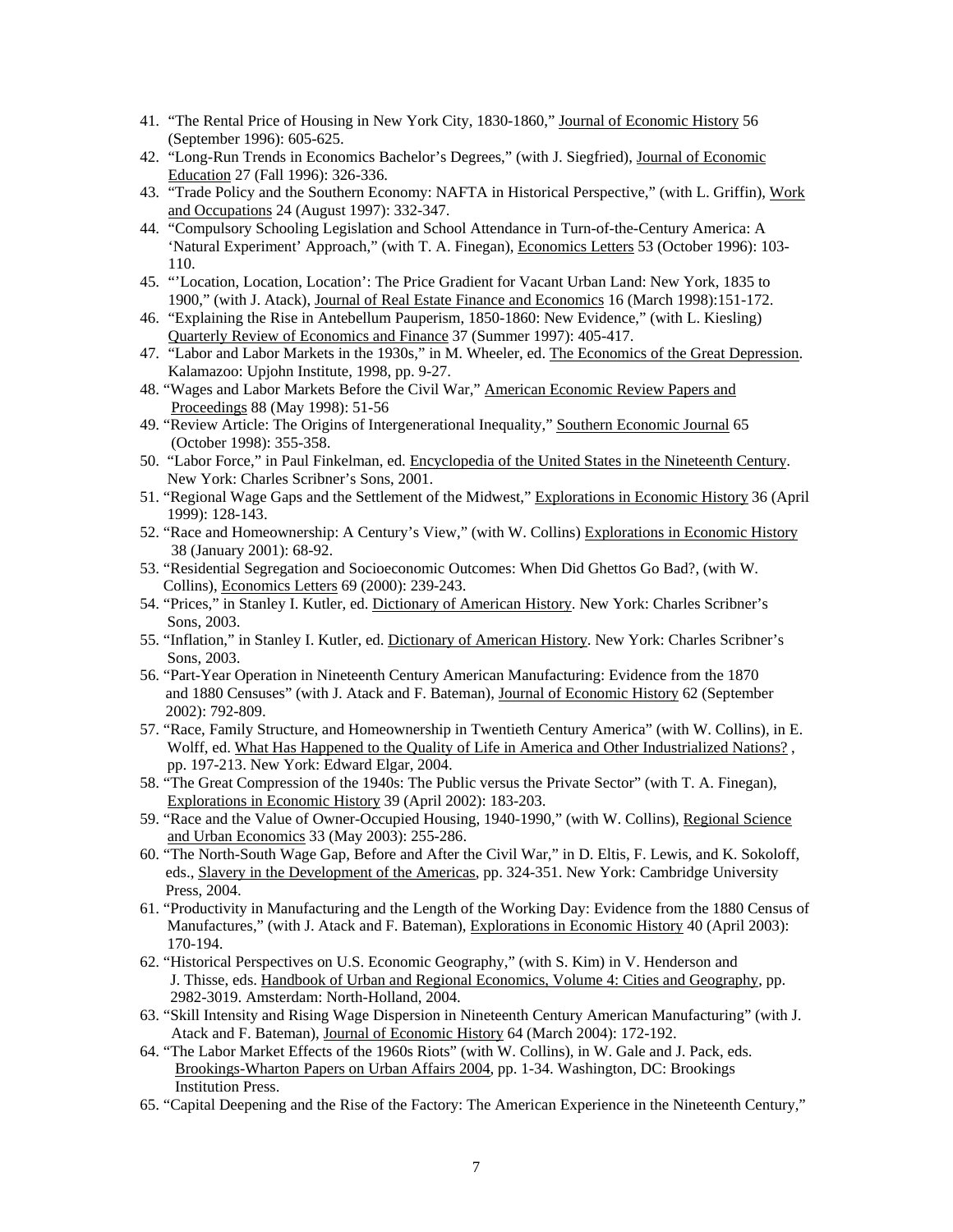(with J. Atack and F. Bateman), Economic History Review 58 (August 2005): 586-595.

- 66. "Government and the American Dilemma," in P. Fishback, et. al. Government and the American Economy: A New History, pp. 232-254. Chicago: University of Chicago Press, 2007.
- 67. "Ghettoes," in S. Durlauf and L. Blume, eds. The New Palgrave Dictionary of Economics, 2<sup>nd</sup> Edition. London: Palgrave MacMillan Limited, 2008.
- 68. "Historical Perspectives on Racial Differences in Schooling in the United States," (with W. Collins), in E. Hanushek and F. Welch, eds. Handbook on the Economics of Education, Volume 1, pp. 107-154. Amsterdam: North Holland, 2006.
- 69. "Comment on Joseph Gyrouko, 'Looking Backward to Look Forward: What Can We Learn About Urban Development from Philadelphia's 350-Year History?'" in W. Gale and J. Pack, eds. Brookings-Wharton Papers on Urban Affairs 2005, pp. 43-51. Washington DC: Brookings Institution Press, 2005.
- 70. "The Impact of the Civil War on Capital Intensity and Labor Productivity in Southern Manufacturing" (with W. Hutchinson), Explorations in Economic History 43 (October 2006): 689-704.
- 71. "The Feminization of Teaching: An Historical Overview," (with L. Carter), in B. Bank, ed. Gender and Education: An Encyclopedia, Volume II, pp. 661-668. Westport, CT: Praeger Publishers, 2007.
- 72. "Wages and Wage Inequality," in S. Carter, ed. Historical Statistics of the United States, Millennial Edition, Part B: Work and Welfare, pp. 40-46. New York: Cambridge University Press, 2006.
- 73. "Urban Riots," in W. Darity, ed. International Encyclopedia of the Social Sciences,  $2<sup>nd</sup>$  Edition, Volume 8, pp. 537-539. Detroit: Macmillan Reference USA, 2008.
- 74. "Railroads and Local Economic Development: The United States in the 1850s," (with M. Haines) in J. Rosenbloom, ed. Quantitative Economic History: The Good of Counting, pp. 78-99. London: Routledge, 2008.
- 75. "The Economic Aftermath of the 1960s Riots: Evidence from Property Values," (with W. Collins), Journal of Economic History 67 (December 2007): 849-883.
- 76. "Racial Differences in Wealth: A Brief Historical Overview," (with W. Collins), in B. Moran, ed. Race and Wealth Disparities: Multidisciplinary Essays on Their Effect on America, pp. 11-22. Lanham, MD: University Press of America, 2008
- 77. "Steam Power, Establishment Size, and Labor Productivity Growth in Nineteenth Century American Manufacturing," (with J. Atack and F. Bateman), Explorations in Economic History 45 (April 2008): 185-198.
- 78. "Race, Segregation, and Postal Employment: New Evidence on Spatial Mismatch," (with L. Boustan), Journal of Urban Economics 65 (January 2009): 1-10.
- 79. "Job Decentralization and Postwar Suburbanization," (with L. Boustan), in G. Burtless and J. Pack, eds. Brookings-Wharton Papers on Urban Affairs 2009, forthcoming.
- 80. "Railroads and the Rise of the Factory: Evidence for the United States, 1850-1870," (with J. Atack, and M. Haines) in P. Rhode, J. Rosenbloom, D. Weiman, eds. Economic Evolution and Revolutions in Historical Time. Palo Alto, CA: Stanford University Press, forthcoming.
- 81. "Did Railroads Induce or Follow Economic Growth? Urbanization and Population Growth in the American Midwest, 1850-1860," (with J. Atack, F. Bateman, and M. Haines), Social Science History, forthcoming.
- 82. "Free Labor and Slave Labor," (with S. L. Engerman), in D. Irwin and R. Sylla, eds. Founding Choices: American Economic Policy in the 1790s. Chicago: University of Chicago Press, forthcoming.

# Book Reviews:

- 1. "Review of W. Arthur Lewis, Racial Conflict and Economic Development," Journal of Economic History 45 (December 1985): 1029-1030.
- 2. "Review of Judith W. Leavitt, Brought to Bed: Childbearing in America, 1750-1950," Journal of Economic History 47 (September 1987): 635-636.
- 3. "Review of David W. Southern, Gunnar Myrdal and Black-White Relations: The Use and Abuse of An American Dilemma, 1944-1969," Journal of Economic History 47 (December 1987): 1068-1069.
- 4. "Review of Stephen Innes, ed. Work and Labor in Colonial America," Journal of Economic History 49 (September 1989): 763-764.
- 5. "Review of Alice Amsden, Asia's Next Giant: South Korea and Late Industrialization," Journal of Development Economics 35 (January 1991): 213-215.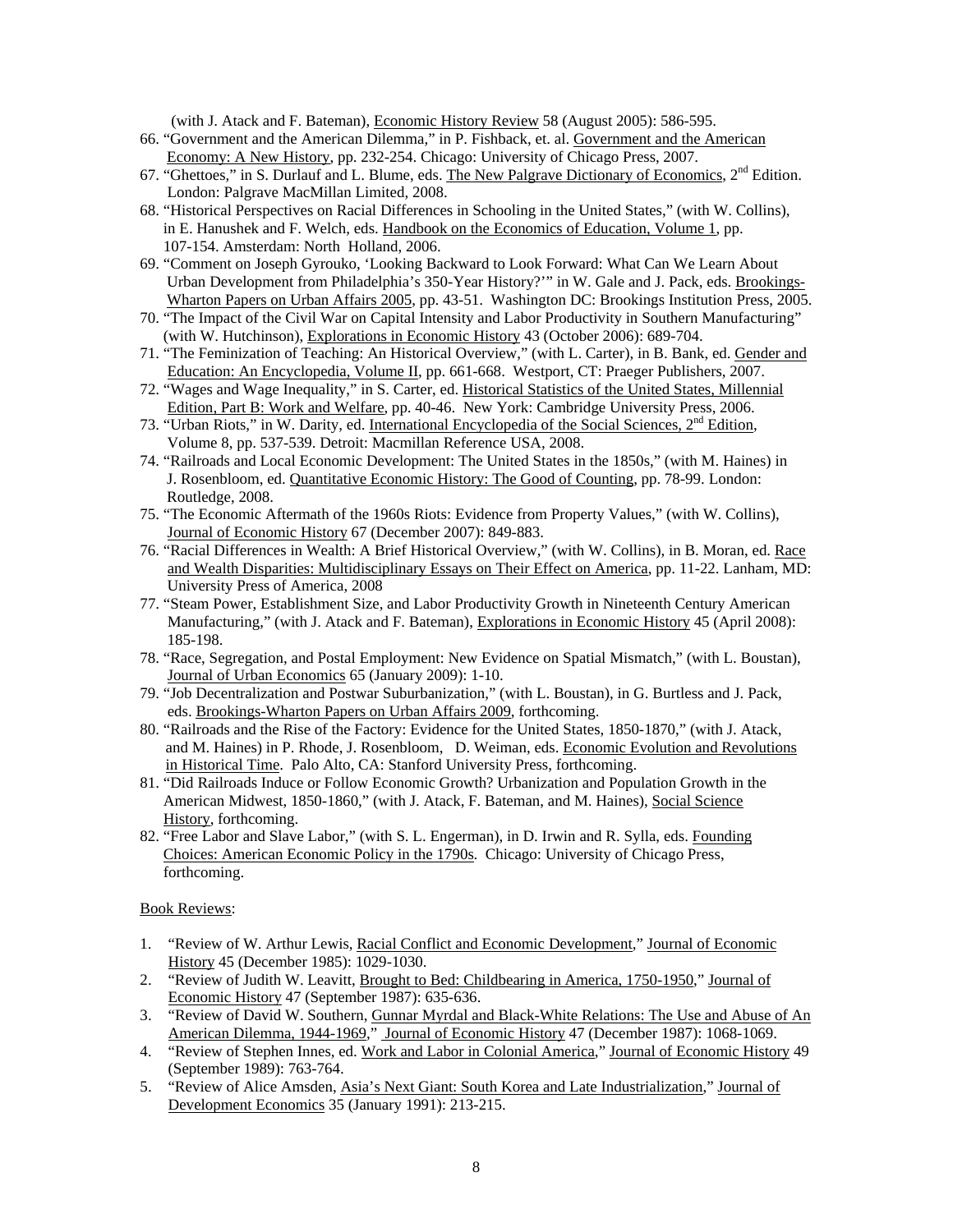- 6. "Review of David W. Galenson, ed. Markets in History: Economic Studies of the Past," Journal of Economic Literature 29 (September 1991): 1207-1208.
- 7. "Review of Jeffrey G. Williamson, Inequality, Poverty, and History," Journal of Development Economics 41 (April 1993): 393-395.
- 8. "Review of Douglass North, Institutions, Institutional Change, and Economic Performance and Joel Mokyr, The Lever of Riches: Technological Creativity and Economic Progress," Journal of Development Economics 37 (January 1993): 208-212.
- 9. "Review of Bruce J. Schulman, From Cotton Belt to Sunbelt: Federal Policy, Economic Development, and the Transformation of the South, 1938-1980," Labor History 33 (Summer 1992): 391-392.
- 10. "Review of Edwin S. Mills and John F. McDonald, eds. Sources of Metropolitan Growth," Regional Science and Urban Economics 24 (August 1994): 525-527.
- 11. "Review of W. Peter Ward, Birthweight and Economic Growth: Women's Living Standards in the Industrializing West," The Annals of the American Academy of Political and Social Science 537 (January 1995): 203-204.
- 12. "Review of Richard K. Vedder and Lowell E. Gallaway, Out of Work: Unemployment and Government in Twentieth Century America," Industrial and Labor Relations Review 48 (October 1994): 189-194.
- 13. "Review of Carl F. Kaestle and others, Literacy in the United States: Readers and Reading Since 1880," Economics of Education Review 13 (1994): 272-273.
- 14. "Review of George T. Duncan and others, Private Lives and Public Policies: Confidentiality and Accessibility of Government Statistics," Journal of Economic Literature 33 (June 1995): 824-825.
- 15. "Review of Thomas Sowell, Race and Culture: A World View," Business Library Review 20 (No. 3, 1995): 195-198.
- 16. "Review of George Grantham and Mary MacKinnon, eds. Labor Market Evolution: The Economic History of Market Integration, Wage Flexibility, and the Employment Relation," Journal of Economic History 55 (September 1995): 734-735.
- 17. "Review of Clair Brown, American Standards of Living, 1918-1988," Industrial and Labor Relations Review 49 (April 1996): 564.
- 18. "Review of William A. Darity, et. al. The Black Underclass: Critical Essays on Race and Unwantedness," Journal of Economic Literature 34 (March 1996): 154-156.
- 19. "Review of Melvin L. Oliver and Thomas M. Shapiro, Black Wealth/White Wealth: A New Perspective on Racial Inequality," The Independent Review 1 (Winter 1997); 445-448.
- 20. "Review of Mariano Tommasi and Kathryn Ierulli, eds. The New Economics of Human Behavior," Journal of Economic History 57 (March 1997): 259-260.
- 21. "Review of Liva Baker, The Second Battle of New Orleans," American Historical Review (October 1997): 1249-1250.
- 22. "Review of Brian Nolan and Christopher T. Whelan, Resources, Deprivation, and Poverty," Journal of Development Economics 53 (1996): 485-488.
- 23. "Review of Rebecca Blank, It Takes a Nation," Southern Economic Journal 64 (October 1997): 594- 597.
- 24. "Review of Mark Fossett and M. Therese Siebert, Long Time Coming: Racial Inequality in the Nonmetropolitan South, 1940-1990," Southern Cultures 5 (Spring 1999): 86-88.
- 25. "Review of Lance Davis, Robert Gallman, and Karin Gleiter, In Pursuit of Leviathan: Technology, Institutions, Productivity, and Profits in American Whaling, 1816-1906," Journal of Political Economy 106 (April 1998): 452-456.
- 26. "Review of Timothy W. Guinnane, The Vanishing Irish: Households, Migration, and the Rural Economy in Ireland, 1850-1914," Southern Economic Journal 65 (October 1998): 362-364.
- 27. "Review of Dora L. Costa, The Evolution of Retirement: An American Economic History, 1880- 1990," Economic Journal (November 1999): 863-865.
- 28. "Review of Elias H. Tuma, The Persistence of Economic Discrimination: Race, Ethnicity, and Gender. A Comparative Analysis," Journal of Economic Literature 37 (June 1999): 692-693.
- 29. "Review of Robert H. Bates, et.al. Analytic Narratives," Southern Economic Journal 66 (July 1999): 195-197.
- 30. "Review of Matthew D. Lassiter and Andrew B. Lewis, eds. The Moderates' Dilemma: Massive Resistance to School Desegregation in Virginia," American Historical Review (February 2000): 249- 250.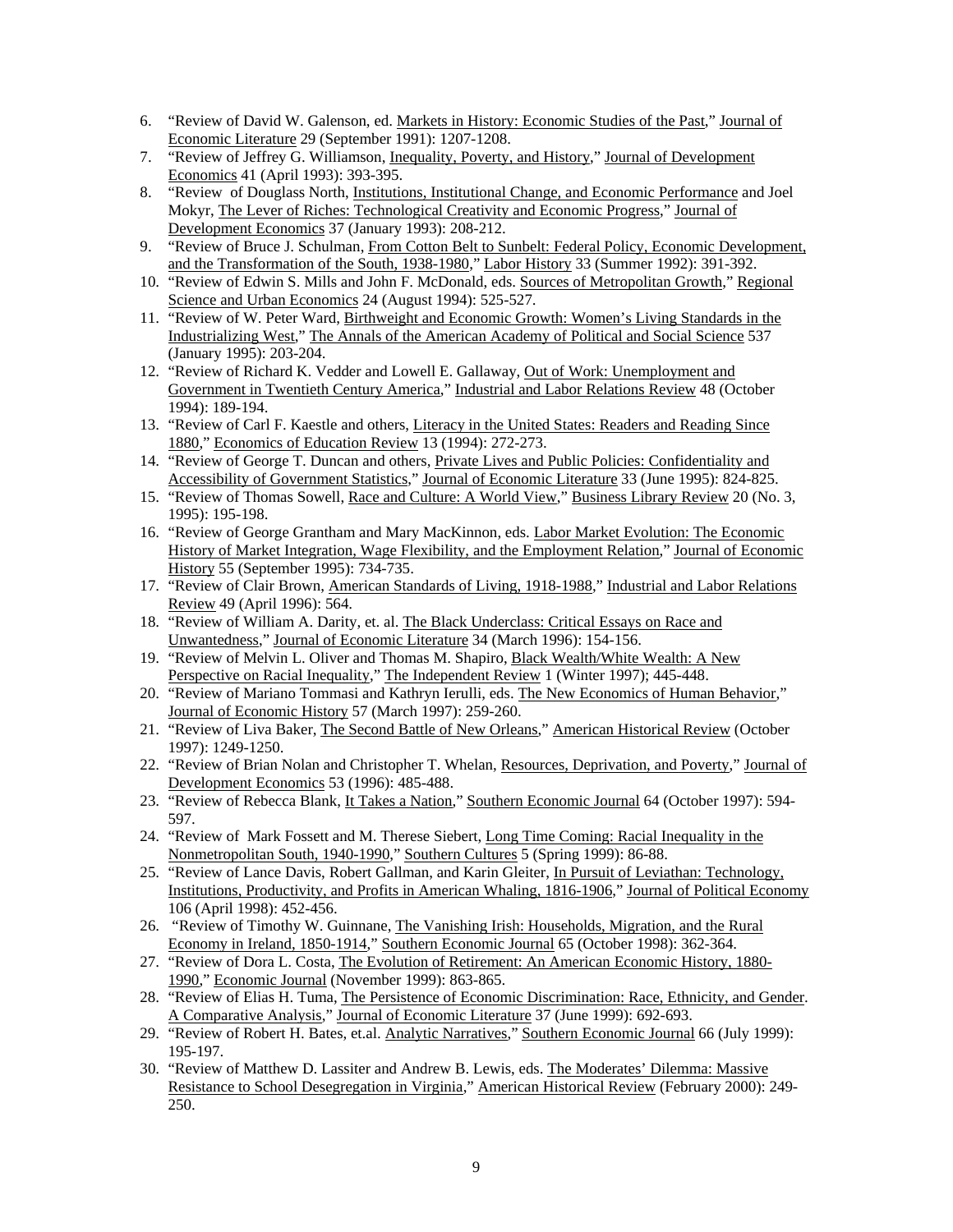- 31. "Review of Frank Levy, The New Dollars and Dreams," Journal of Economic Literature 38 (March 2000): 124-125.
- 32. "Review of Ben S. Bernanke, Essays on the Great Depression," http://www.eh.net/BookReview (July 2000)
- 33. "Review of Price Fishback and Shawn Kantor, A Prelude to the Welfare State," Southern Economic Journal 67 (January 2001): 776-778.
- 34. "Review of David Bernstein, Only One Place of Redress: African-Americans, Labor Relations, and the Courts from Reconstruction to the New Deal," The Independent Review 6 (Winter 2002): 466-469.
- 35. "Review of Finis Welch, ed. The Causes and Consequences of Rising Inequality," Journal of Economic Literature 40 (June 2002): 533-534.
- 36. "Review of John J. McCusker, How Much is That in Real Money? A Historical Commodity Price Index for Use as a Deflator of Money Values in the Economy of the United States," http://www.eh.net/BookReview (February 2002).
- 37. "Review of Jonathan A. Glickstein, American Exceptionalism, American Anxiety: Wages, Competition, and Degraded Labor in the Antebellum United States," http://www.eh.net/BookReview (December 2002).
- 38. "Review of Howard Bodenhorn, State Banking in Early America: A New Economic History," Journal of Interdisciplinary History 34 (Spring 2004): 650-651.
- 39. "Review of Joshua L. Rosenbloom, Looking for Work, Searching for Workers: American Labor Markets During Industrialization," Relations Industrielles/Industrial Relations 58 (No. 4, 2003): 708- 709.
- 40. "Review of Peter H. Lindert, Growing Public: Social Spending and Economic Growth Since the Eighteenth Century," http://www.eh.net/BookReview (April 2004).
- 41. "Review of Peter H. Lindert, Growing Public: Volume 2: Further Evidence: Social Spending and Economic Growth Since the Eighteenth Century," http://www.eh.net/BookReview (June 2004).
- 42. "Review of Douglass C. North, Understanding the Process of Economic Change," Journal of Economic History 65 (June 2005): 602-604
- 43. "Review of Heather Andrea Williams, Self-Taught: African-American Education in Slavery and Freedom," Journal of Economic History 65 (June 2005): 590-591.
- 44. "Review of Susanna Delfino and Michele Gillespie, eds. Global Perspectives on Industrial Transformation in the American South," Journal of Economic History 65 (December 2005): 1176-1178.
- 45. "Classic Review: Stanley Lebergott's Manpower in Economic Growth: The American Record Since 1800," http://www.eh.net/BookReview (February 2006).
- 46. "Review of Daron Acemoglu and James A. Robinson, Economic Origins of Dictatorship and Democracy," Journal of Economic History 66 (June 2006): 532-534.
- 47. "Review of Zorina Khan, The Democratization of Invention: Patents and Copyrights in American Economic Development, 1790-1920," http://www.eh.net/BookReview (June 2006).
- 48. "Review of Werner Troesken, The Great Lead Water Pipe Disaster," http://www.eh.net/BookReview (June 2007).
- 49. "Review of Gregory Clark, A Farewell to Alms: A Brief Economic History of the World," http://www.eh.net/BookReview/library/1305 (March 2008).
- 50. "Review of Douglass C. North, John Joseph Wallis, and Barry R. Weingast, Violence and Social Orders: A Conceptual Framework for Interpreting Recorded Human History," http://eh.net/bookreviews/library/1429 (June 2009).

NBER Working Paper Series:

- 1. "Accumulation of Property By Southern Blacks Before World War One: Comment and Further Evidence," NBER Working Paper No. 1200, September 1983.
- 2. "Educational Achievement in Segregated School Systems: The Effects of Separate-But-Equal," NBER Working Paper No. 1620, May 1985.
- 3. "The Antebellum Surge in Skill Differentials One More Time: New Evidence," (with G. Villaflor), NBER Working Paper No. 1756, October 1985.
- 4. "Accounting for Racial Differences in School Attendance in the American South, 1900: The Role of Separate-But-Equal," NBER Working Paper No. 2262, May 1987.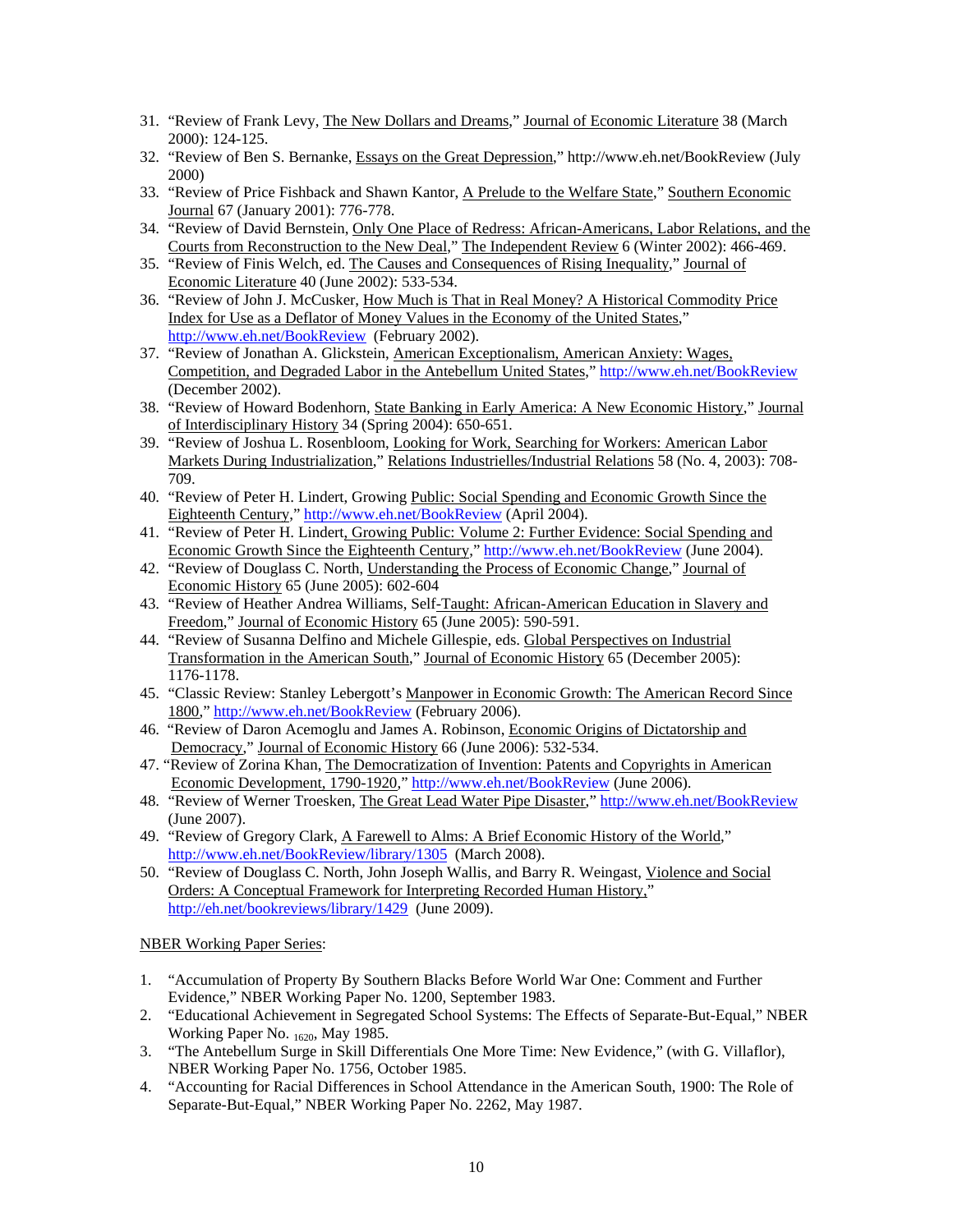- 5. "The Poor at Birth: Infant Auxology and Mortality at Philadelphia's Almshouse Hospital, 1848-1873," (with C. Goldin), NBER Working Paper No. 2525, March 1988.
- 6. "Schooling and the Great Migration," NBER Working Paper No. 2697, September 1988.
- 7. "Wages, Prices, and Labor Markets Before the Civil War," (with C. Goldin), NBER Working Paper No. 3198, December 1989.
- 8. "The Competitive Dynamics of Racial Exclusion: Employment Segregation in the South, 1900-1950," NBER Working Paper Series on Historical Factors in Long Run Growth, No. 14, August 1990.
- 9. "Segregated Schools and the Mobility Hypothesis: A Model of Local Government Discrimination," NBER Working Paper Series on Historical Factors in Long Run Growth, No. 17, October 1990.
- 10. "The Microeconomics of Depression Unemployment," NBER Working Paper Series on Historical Factors in Long Run Growth, No. 18, December 1990.
- 11. "Wages and Prices During the Antebellum Period: A Survey and New Evidence," NBER Working Paper Series on Historical Factors in Long Run Growth, No. 19, December 1990.
- 12. "The Decline in Black Teenage Labor Force Participation in the South, 1900-1970: The Role of Schooling," NBER Working Paper No. 3704, May 1991.
- 13. "The Labor Force Participation of Older Americans in 1900: Further Results," NBER Working Paper Series on Historical Factors in Long Run Growth, No. 27, July 1991.
- 14. "The Great Compression: The Wage Structure in the United States at Mid-Century," (with C. Goldin), NBER Working Paper No. 3817, August 1991.
- 15. "The Labor Force in the Nineteenth Century," NBER Working Paper Series on Historical Factors in Long Run Growth, No. 40, August 1992.
- 16. "Employment and Unemployment in the 1930s," NBER Working Paper No. 4174, September 1992.
- 17. "Explaining Black-White Wage Convergence, 1940-1950: The Role of the Great Compression," NBER Working Paper Series on Historical Factors in Long Run Growth, No. 44, March 1993.
- 18. "Added and Discouraged Workers in the Late 1930s: A Re-examination," (with T. A. Finegan), NBER Working Paper Series on Historical Factors in Long Run Growth, No. 45, April 1993.
- 19. "The Price of Housing in New York City, 1830-1860," NBER Working Paper Series on Historical Factors in Long Run Growth, No. 63, November 1994.
- 20. "The Farm-Nonfarm Wage Gap in the Antebellum United States: Evidence from the 1850 and 1860 Censuses of Social Statistics," NBER Working Paper Series on Historical Factors in Long Run Growth, No. 72, August 1995.
- 21. "Changes in the Distribution of Wages, 1940-1950: The Public vs. the Private Sector," (with T.A. Finegan), NBER Working Paper No. 5389, December 1995.
- 22. "Compulsory Schooling Legislation and School Attendance in Turn-of-the-Century America: A "Natural Experiment' Approach," NBER Working Paper Series on Historical Factors in Long-Run Growth, No. 89, July 1996.
- 23. "'Location, Location, Location! The Market for Vacant Urban Land: New York, 1835-1900," (with J. Atack), NBER Working Paper Series on Historical Factors in Long Run Growth, No. 91, August 1996.
- 24. "Explaining the Rise in Antebellum Pauperism: New Evidence," (with L. Kiesling), NBER Working Paper Series on Historical Factors in Long-Run Growth, No. 92, September 1996.
- 25. "Wages in California During the Gold Rush," NBER Working Paper Series on Historical Factors in Long Run Growth, No. 101, June 1997.
- 26. "Labor Market Integration Before the Civil War," NBER Working Paper No. 6643, August 1998.
- 27. "Race and Home Ownership, 1900-1990," (with W. Collins), NBER Working Paper No. 7277, August 1999
- 28. "Race and the Value of Owner-Occupied Housing, 1940-1990" (with W. Collins), NBER Working Paper No. 7749, June 2000.
- 29. "Rising Wage Dispersion Across American Manufacturing Establishments, 1850-1880" (with J. Atack and F. Bateman), NBER Working Paper No. 7932, October 2000.
- 30. "The North-South Wage Gap, Before and After the Civil War," NBER Working Paper No. 8778, February 2002.
- 31. "Historical Perspectives on U.S. Economic Geography" (with S. Kim), NBER Working Paper No. 9594, March 2003.
- 32. "Historical Perspectives on Racial Differences in Schooling in the United States," (with W. Collins), NBER Working Paper No. 9770, June 2003.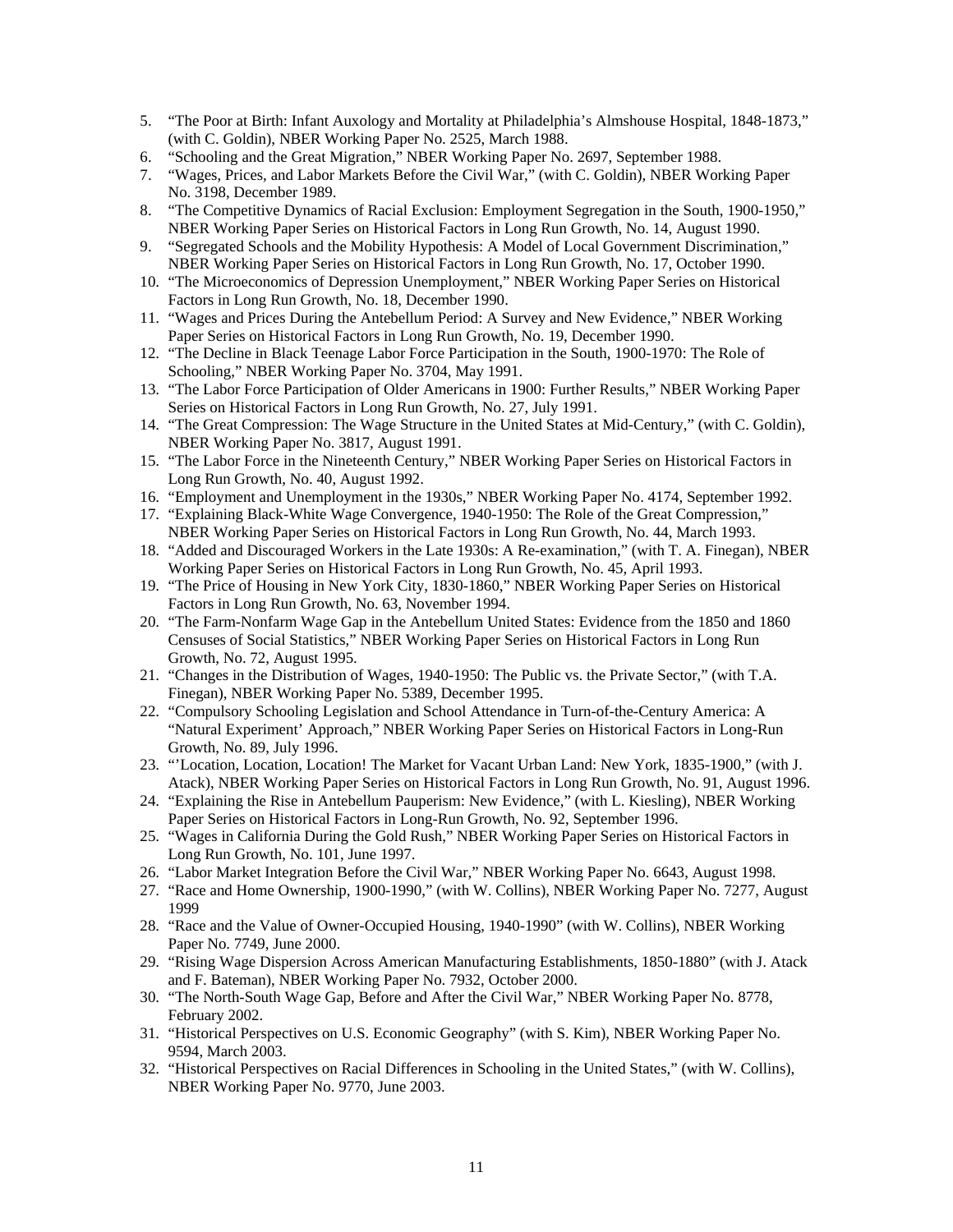- 33. "Capital Deepening in American Manufacturing, 1850-1880," (with J. Atack and F. Bateman), NBER Working Paper No. 9923, August 2003.
- 34. "The Labor Market Effects of the 1960s Riots," (with W. Collins), NBER Working Paper No. 10243, January 2004.
- 35. "The Economic Aftermath of the 1960s Riots: Evidence from Property Values," (with W. Collins), NBER Working Paper No. 10493, May 2004.
- 36. "The Impact of the Civil War on Capital Intensity and Labor Productivity in Southern Manufacturing," (with W. Hutchinson), NBER Working Paper No. 10886, November 2004.
- 37. "Steam Power, Establishment Size, and Labor Productivity Growth in Nineteenth Century American Manufacturing," (with J. Atack and F. Bateman), NBER Working Paper No. 11931, January 2006.
- 38. "Railroads and Local Economic Development: The United States in the 1850s," (with M. Haines), NBER Working Paper No. 12381, July 2006.
- 39. "Why Did Ghettos 'Go Bad'? Evidence from the US Postal Service," (with L. Boustan), NBER Working Paper No. 13462, October 2007.
- 40. "Railroads and the Rise of the Factory: Evidence for the United States, 1850-70," (with J. Atack, F. Bateman, and M. Haines), Working Paper No. 14410, October 2008.
- 41. "Did Railroads Induce or Follow Economic Growth? Urbanization and Population Growth in the American Midwest, 1850-1860," (with J. Atack, F. Bateman, and M. Haines), Working Paper No. 14640, January 2009.

## Jerome Levy Economics Institute Working Paper Series

- 1. "The History of Wage Inequality in America, 1820 to 1970," Working Paper No. 286, November 1999.
- 2. "Race and the Value of Owner-Occupied Housing, 1940-1990" (with W. Collins), Working Paper No. 310, August 2000.
- 3. "Productivity in Manufacturing and the Length of the Working Day: Evidence from the 1880 Census of Manufactures" (with J. Atack and F. Bateman), Working Paper No. 317, November 2000.
- 4. "Part-Year Operation in Nineteenth Century American Manufacturing: Evidence from the 1870 and 1880 Censuses" (with J. Atack and F. Bateman), No. 327, March 2001.

## Research in Progress:

"White Flight and African-American Home Ownership in Metropolitan America, 1940-1980," (with L. Boustan, in progress).

"Pass the Baton: Division of Labor and Conducting in US Orchestras," (with C. Frydman), in progress.

The Crucible of Growth: Industrialization in the United States, 1850-1880 (with J. Atack and F. Bateman), book manuscript.

No Place Like Home: Race and Homeownership in Twentieth Century America (with W. Collins), book manuscript.

## Presentations at Conferences, Workshops, and Public Lectures, 1979-present

2009:

"Race and Home Ownership in Historical Perspective"

Ziman Real Estate Workshop, UCLA, May Faculty Workshop, Baruch College School of Public Affairs, February

"Obama, Katrina, and the Persistence of Racial Inequality"

Public Lecture, Case-Western University, January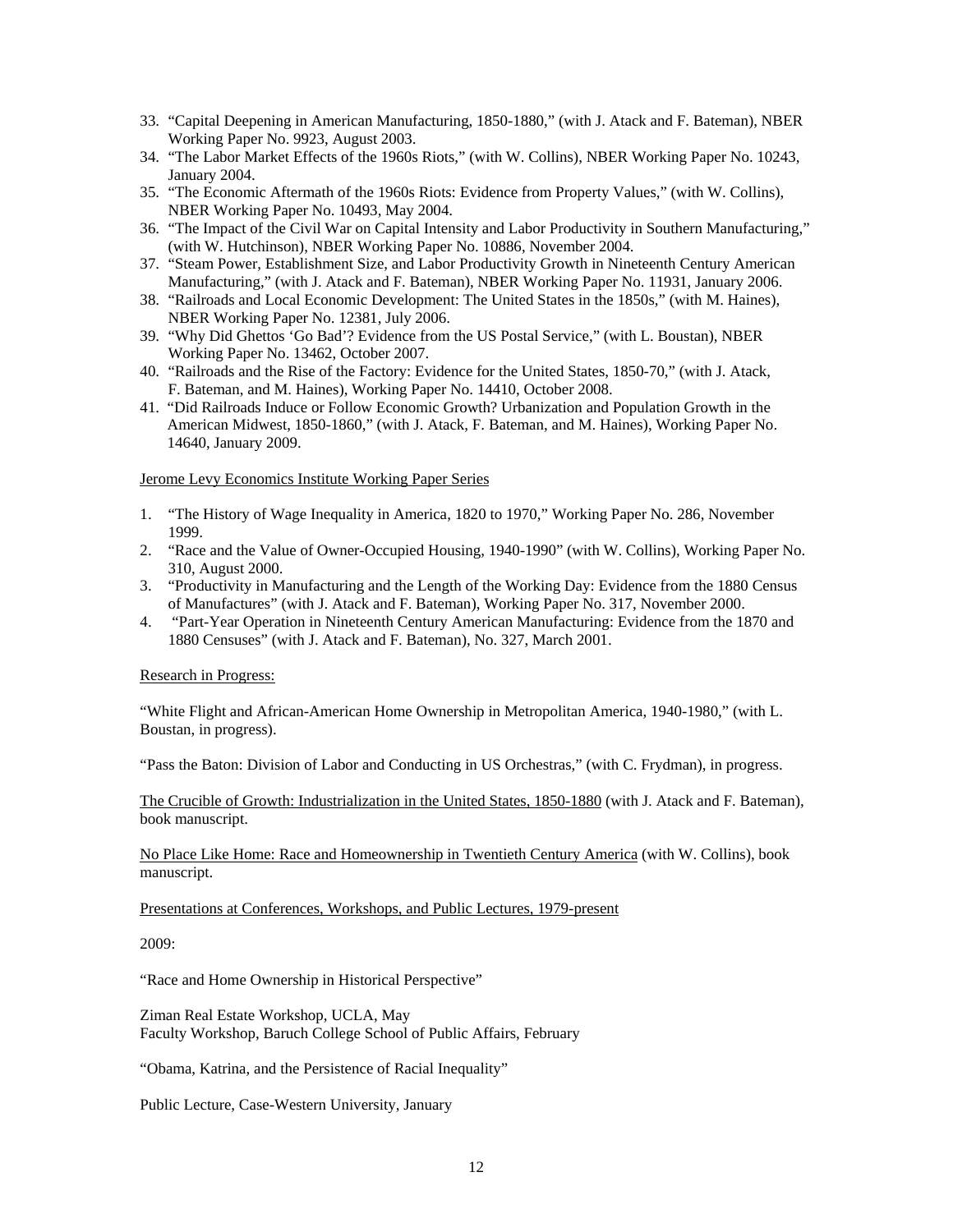"Railroads and Nineteenth Century American Development: New Evidence"

Economic History—Applied Microeconomics Workshop, UCLA, May Economic History Workshop, Columbia University, February Economics Workshop, Case-Western University, January

Discussant: NBER conference on Cities and Entrepreneurship, Cambridge MA, May; NBER Conference on Founding Choices, Hanover NH, May.

2008:

"Job Decentralization and Postwar Suburbanization: Evidence from State Capitals"

Brookings-Wharton Conference on Urban Affairs, Washington DC, November

"Race and Urban Housing Values in the 1970s: Riots and Spatial Mismatch"

Russell Sage Foundation, New York City, September

"Why did Ghettos Go Bad? Evidence from the US Postal Service"

Economics Workshop, Brown University, September Economics Workshop, University of California-Berkeley, May Economics Workshop, University of Connecticut, April NBER-DAE Program Meeting, March ASSA meetings, New Orleans, January

Discussant: ASSA Meetings, New Orleans, January; Economic History Association, New Haven, September

2007:

"The Economic Impact of the 1960s Riots: Evidence from Property Values"

Economic History Association, Austin TX, September

"Why Did Ghettos Go Bad? Evidence from the US Postal Service"

Economics Workshop, University of California-Merced, December Economics Workshop, University of Rochester, October Economics Workshop, Syracuse University, October NBER Labor Studies Summer Institute, Cambridge MA, July NBER Economics of Real Estate and Local Public Finance Summer Institute, Cambridge MA, July Colloquium on the Law, Economics, and Politics of Urban Affairs, New York University, April Microeconomics Lunch, Boston University, April

"Katrina and the Persistence of Racial Inequality"

Public Lecture, Davidson College, Davidson NC, March

"Steam Power and Labor Productivity Growth in Nineteenth Century America"

Conference on Early American History, Tianjin, China, May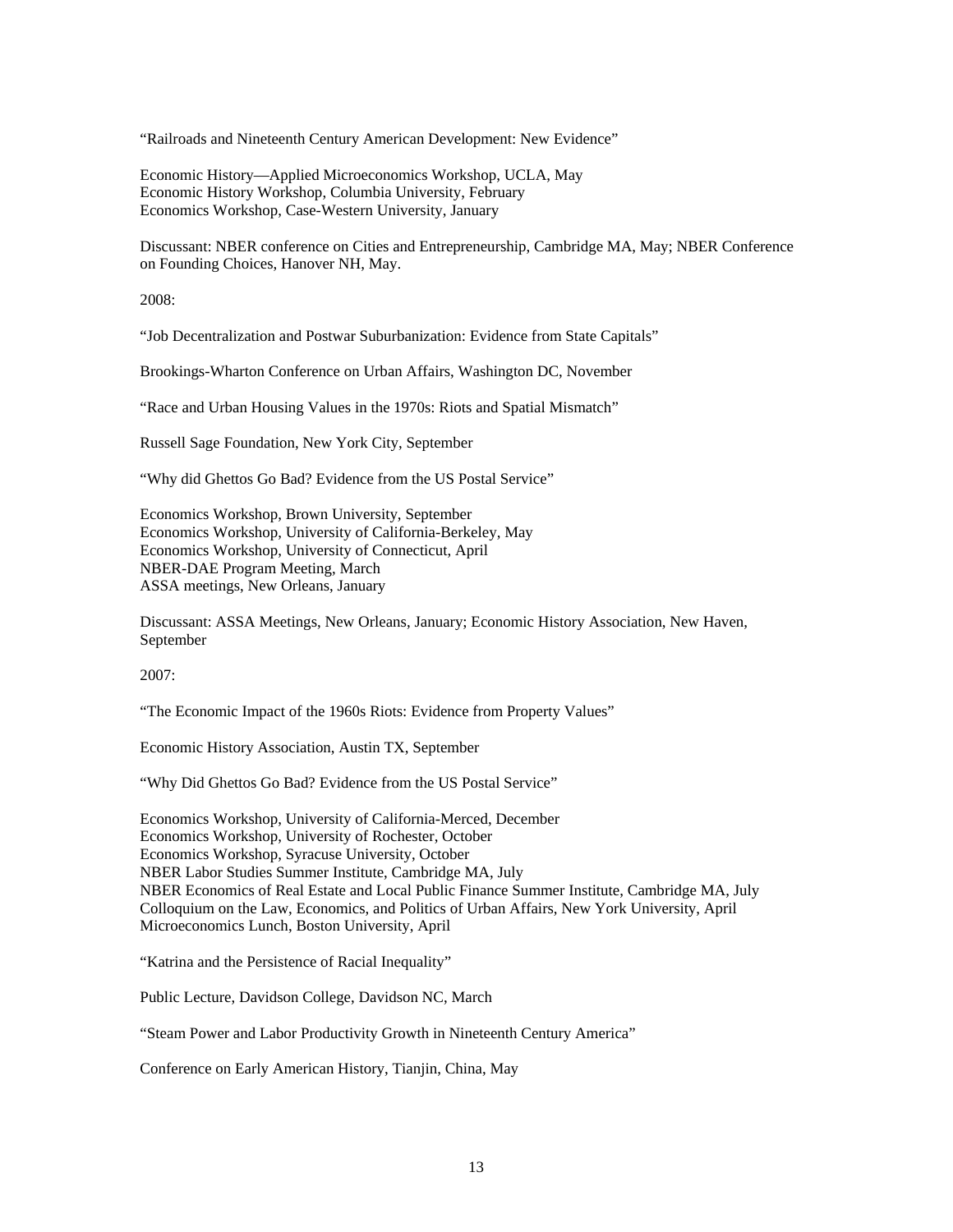Discussant: ASSA meetings, Chicago IL, January; Conference on Early American History, Tianjin, China, May

2006:

"Steam Power and Labor Productivity Growth in Nineteenth Century America"

Economic History Workshop, Harvard University, September

"Race and Schooling in the United States: A Long-Term Perspective" (public lecture)

Thomas Senior Berry Lecture, University of Richmond, Richmond VA, October

"No Place Like Home': Race and Home Ownership in Long-Term Perspective"

Faculty Workshop, African-American Studies, Boston University, April

"Railroads and Local Economic Development: The United States in the 1850s"

Conference in Honor of Thomas Weiss, University of Kansas, April

"The Economic Impact of the 1960s Riots: Evidence from Property Values"

Economics Workshop, McGill University, December Economics Workshop, Queen's University, December Economics Workshop, University of Ottawa, November Economic History Workshop, University of British Columbia, March Conference on Black-White Inequality, University of Chicago, April

Discussant: ASSA meetings, Boston, MA, January; Economic History Association, Pittsburgh PA, September

2005:

"Katrina and the Persistence of Racial Inequality"

Public Lecture, Chicago Area Economic History Group, December

"Race and Schooling in the United States: A Long-Term Perspective"

Public Lecture, Conference on "Is Accountability Enough?" Syfr Corporation, Kiawah Island, SC, July Public Lecture, "Conversations with Economists," Boston University, October

"Steam Power and Labor Productivity Growth in Nineteenth Century American Manufacturing"

NBER-DAE Summer Institute, Cambridge MA, July Economic History Workshop, Northwestern University, December

"The Economic Impact of the 1960s Riots: Evidence from Property Values"

ASSA meetings, Philadelphia PA, January Department of Economics, Vanderbilt University, February Department of Labor Economics, ILR School, Cornell University, September Department of Economics, Boston University, November Graduate School of Business, University of Chicago, December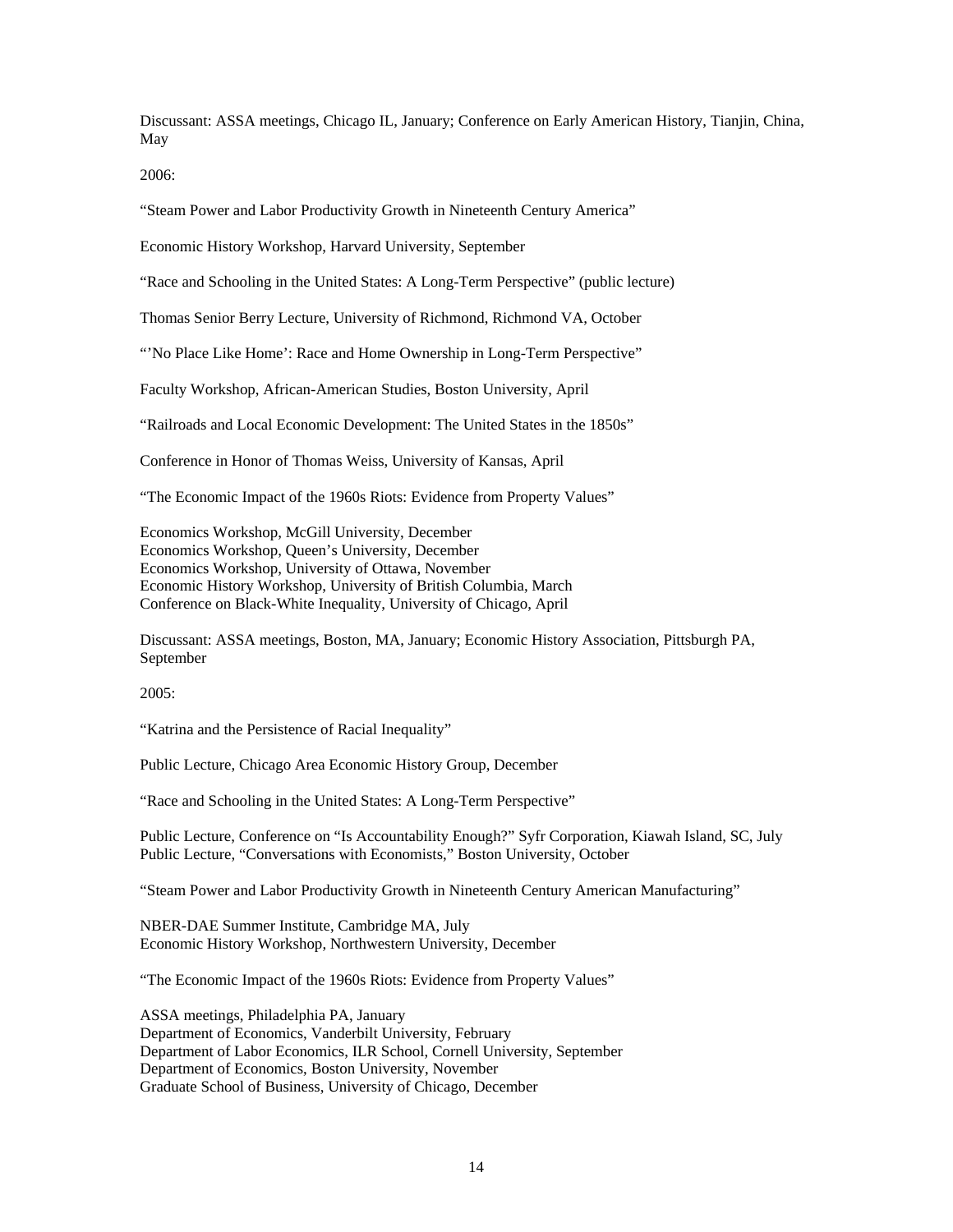"The Historical Evolution of Racial Differences in Schooling"

ASSA meetings, Philadelphia PA, January

Discussant: Brookings-Wharton Conference on Urban Affairs, Washington DC, March; ASSA meetings, Philadelphia PA, January: Economic History Association, Toronto, September

2004:

"Ideology, Government, and the American Dilemma"

Conference in Honor of Robert Higgs, Tucson AZ, January 2004

"Capital Deepening in American Manufacturing, 1850-1880"

Berkeley-Vienna Conference, Berkeley CA, September Economic History Association, San Jose CA, September ASSA Meetings, San Diego, CA, January

"The Economic Impact of the 1960s Riots"

Economics Workshop, UC-Davis, October Economics Workshop, Carnegie-Mellon University, October Economics Workshop, University of Kentucky, September NBER-Real Estate Summer Institute, August Economics Workshop, Boston University, May Economic History Workshop, UC-Los Angeles, April Economic History Workshop, UC-Irvine, April Labor and Development Workshop, MIT, April ASSA Meetings, San Diego, CA, January

Discussant: ASSA Meetings (1), San Diego CA, January; NBER Conference on "Corruption and Reform", Salem, MA, July; Princeton University, Conference on Brown V. Board of Education, October

2003:

"The Transition from Slavery to Freedom in the American South: Effects on Factor Prices and Factor Intensities" Economic History Association Meetings, Nashville, TN, September

"Capital Deepening in American Manufacturing, 1850-1880" NBER-DAE Summer Institute, Cambridge, MA, July

"Labor Market Effects of the 1960s Riots"

Economics Workshop, Tufts University, December Economic History Workshop, Harvard University, November Economic History Workshop, Northwestern University, November Economics Workshop, Federal Reserve Bank of New York, October Kennedy School of Government, Harvard University, October Brookings-Wharton Conference on Urban Affairs, Washington, DC, October NBER-DAE Summer Institute, Cambridge, MA, July

"Historical Perspectives on Racial Differences in Schooling in the United States" Bush School, Texas A&M University, March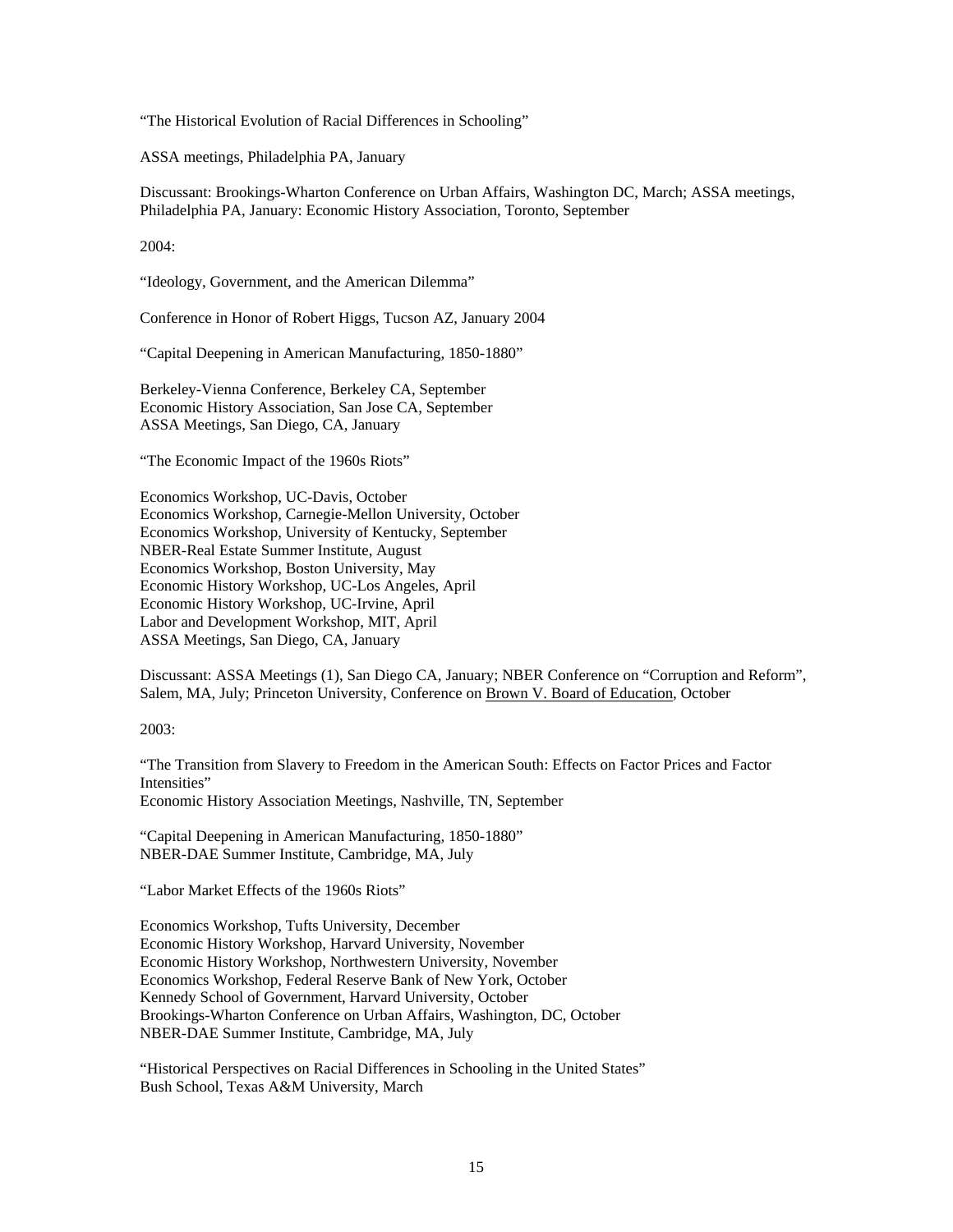"The North-South Wage Gap, Before and After the Civil War" ASSA meetings, Washington DC, January

Discussant: ASSA meetings (2); Conference on the Distribution of Wealth, Jerome Levy Economics Institute of Bard College, October

2002:

"Skill Intensity in Nineteenth Century American Manufacturing" Labor Studies Summer Institute, NBER, Cambridge MA, July

"The North-South Wage Gap, Before and After the Civil War" Economics Workshop, University of Rochester, October Economics Workshop, University of Mississippi, March Labor Studies Program Meeting, NBER, Cambridge MA, April

"Race and the Value of Owner-Occupied Housing, 1940-1990" ASSA Meetings, Atlanta GA, January

Discussant: Conference on Wealth Mobility, The Jerome Levy Economics Institute of Bard College, October; NBER All-Universities Conference, Cambridge MA, December

2001:

"Race and the Value of Owner-Occupied Housing, 1940-1990" NBER-DAE Summer Institute, Cambridge MA, July

"The North-South Wage Gap, Before and After the Civil War" Conference in Honor of Stanley Engerman, Rochester NY, June 2001

"Race and Homeownership in  $20<sup>th</sup>$  Century America: The Role of Sample Composition" Conference on Living Standards, Jerome Levy Economics Institute of Bard College, June 2001

"Productivity in Manufacturing and the Length of the Working Day: Evidence from the 1880 Census of Manufactures" Economic History Workshop, Rutgers University, April Economic History Workshop, Yale University, March NBER-DAE Program Meeting, Cambridge MA, March

"Rising Wage Dispersion Across American Manufacturing Establishments, 1850-1880" ASSA meetings, New Orleans, January Economics Workshop, George Washington University, February Economic History Workshop, McGill University, March Economic History Workshop, University of Toronto, March

Discussant: Economic History Association, Philadelphia, October Brookings-Wharton Conference on Urban Affairs, Washington DC, October ASSA meetings, New Orleans LA (two sessions)

2000:

"Rising Wage Dispersion Across American Manufacturing Establishments, 1850-1880" Economics Workshop, Princeton University, December Economics Workshop, Clemson University, November NBER-DAE Summer Institute, Cambridge MA, July Fourth World Congress of Cliometrics, Montreal Canada, July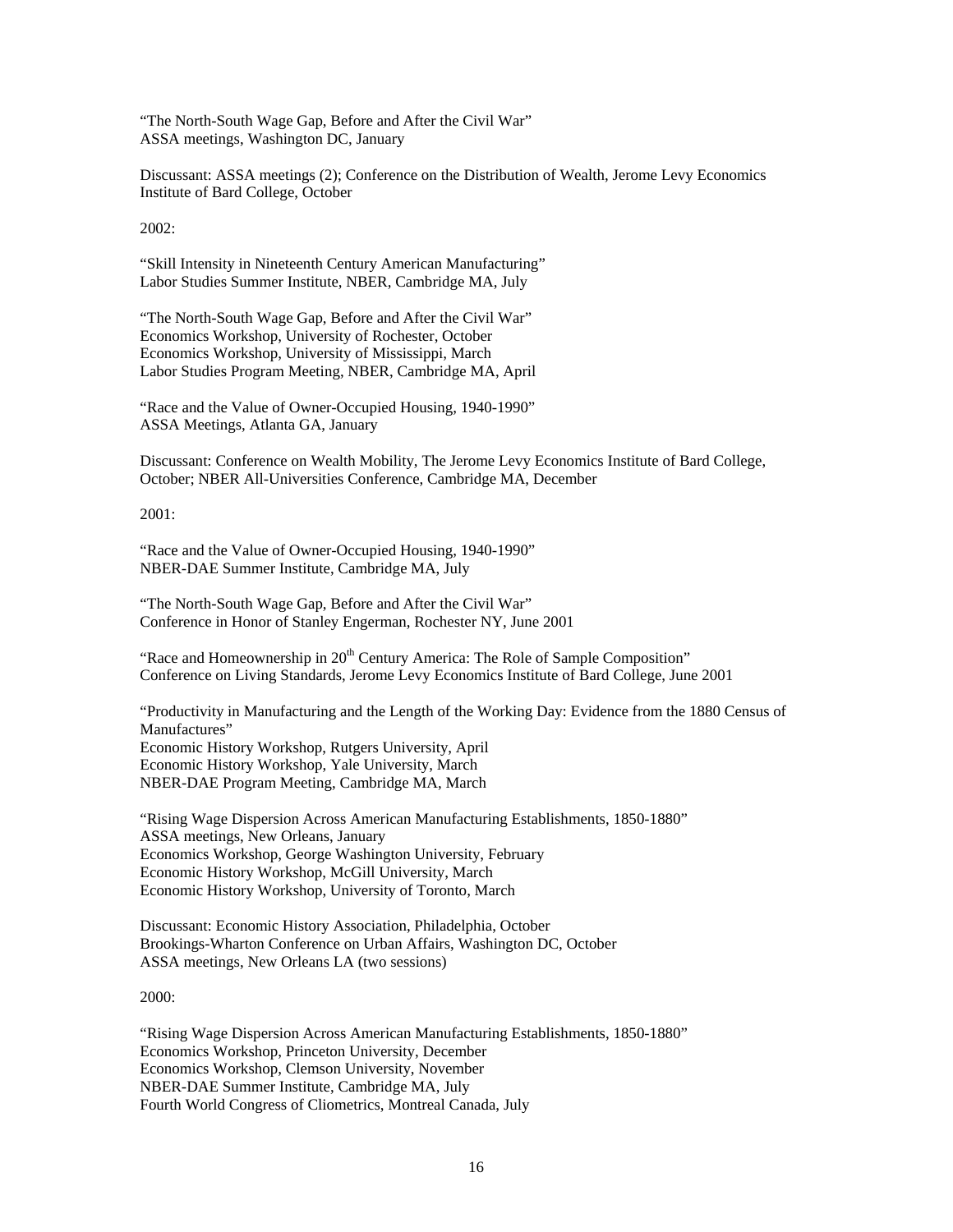Economics Workshop, University of Texas-Austin, March Economic History Workshop, Harvard University, March

"Race and Home Ownership, 1900-1990" Economic History Association, Los Angeles, September Clio-ASSA meetings, Boston MA, January

"Race and the Value of Owner-Occupied Housing, 1940-1990" Economic History Workshop, Columbia University, October Economics Workshop, University of Michigan, October Economic History Association, Los Angeles, September Discussant: ASSA meetings, Boston MA, January (2)

1999:

"Wages and Labor Markets in the United States, 1820-1860" Economics Workshop, Williams College, Williamstown MA, December

"Race and Home Ownership, 1900-1990" NBER-DAE Summer Institute, Cambridge MA, July Conference on "One Kind of Freedom", Lehigh University, September

"The History of Wage Inequality in America, 1820 to 1970" Jerome Levy Institute of Bard College, Annandale-on-Hudson, NY, June

"Labor Market Integration Before the Civil War" ASSA meetings, New York, NY, January Economic History Workshop, University of Illinois, April Economic History Workshop, University of California-Riverside, May

Discussant: Conference on "One Kind of Freedom," Lehigh University, September ASSA meetings, New York, NY, January Economic History Association, Baltimore MD, October

1998:

"The Origins of a National Labor Market in the United States" Public Lecture, Jerome Levy Economics Institute of Bard College, Annandale-on-Hudson, NY, April

"Wages and Labor Markets Before the Civil War" ASSA meetings, Chicago IL, January

"Labor Market Integration Before the Civil War" Economic History Workshop, Washington University at St. Louis, November Economic History Workshop, Northwestern University, October Economics Workshop, University of Maryland, September NBER-DAE Summer Institute, Cambridge MA, July Labor Economics Workshop, Harvard University, February Economics Workshop, Colgate University, March Economics Workshop, Vanderbilt University, April Economics Workshop, Tufts University, May

Discussant: ASSA meetings, Chicago IL, January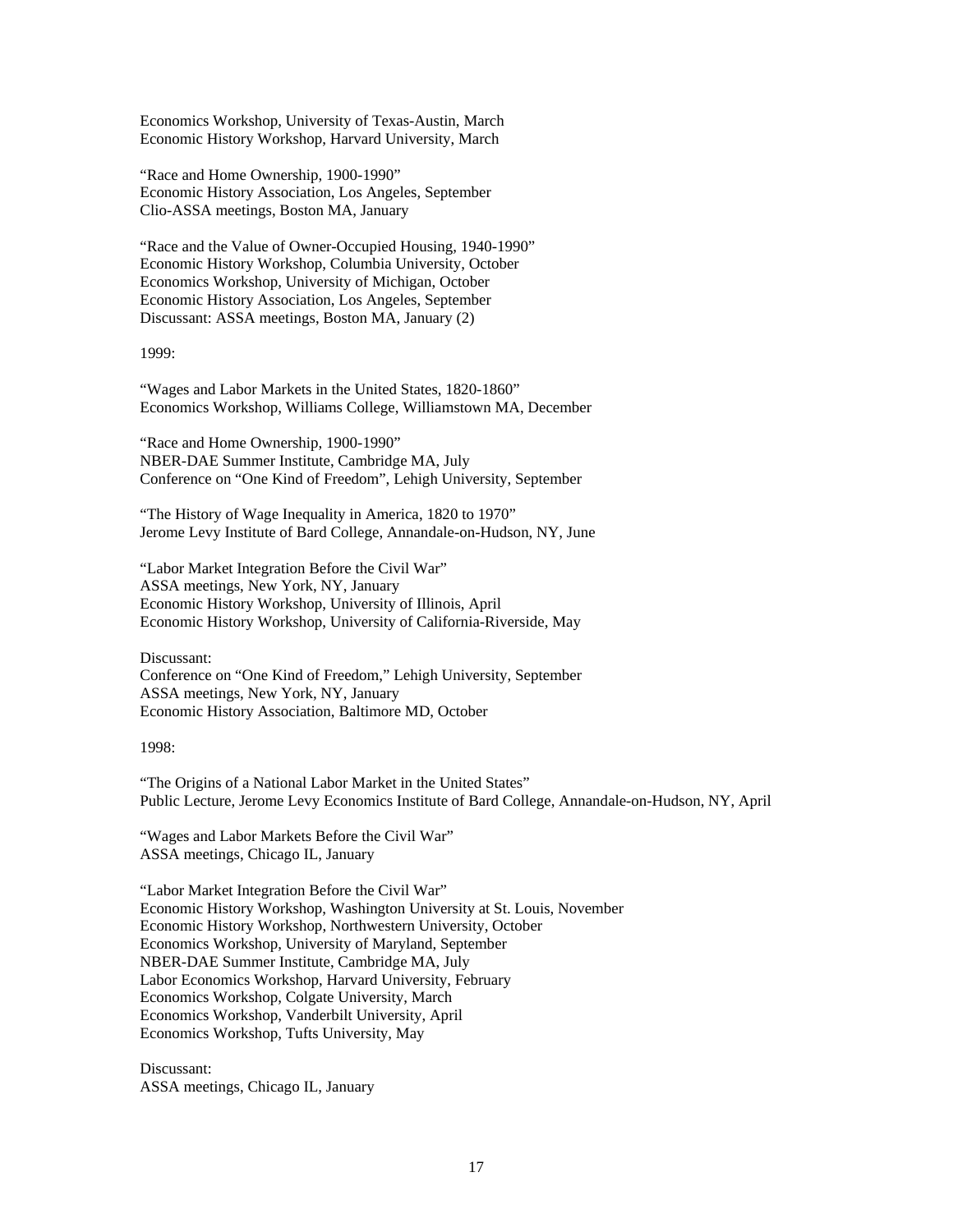1997:

"New Estimates of Antebellum Wage Rates" NBER-DAE Summer Institute, Cambridge MA, July

"Sectoral Wage Gaps Before the Civil War" NBER-DAE Summer Institute, Cambridge MA, July

"Statistics on Wages and Wage Inequality" Historical Statistics Conference, Stanford CA, June.

 "Wages in California During the Gold Rush" Economic History Workshop, UCLA, February NBER-DAE Program Meeting, Cambridge MA, March Economic History Association, New Brunswick, NJ, September Labor/Economic History Workshop, Yale University, September Economic History Workshop, Harvard University, October Economics Workshop, Dartmouth College, October

"Explaining the Rise in Ante-bellum Pauperism: New Evidence" ASSA Meetings, New Orleans LA, January

"Location! Location! Location! The Market for Undeveloped Urban Land: New York City, 1835-1900" Urban Economics Workshop, Harvard University, October

Discussant: ASSA meetings (2 sessions), New Orleans LA, January.

1996:

"Labor and Labor Markets During the Great Depression" Public Lecture, Western Michigan University, Kalamazoo MI, September

"New Evidence on Antebellum Poor Relief" Social Science History Association, New Orleans LA, October 1996 NBER-DAE Summer Institute, Cambridge MA, July 1996

"'Location, Location, Location!' The Market for Undeveloped Urban Real Estate: New York, 1845-1900" NBER-DAE Summer Institute, Cambridge MA, July 1996.

"The Price of Housing in New York City, 1830-1860" Economics Workshop, Tulane University, New Orleans LA, March

"Long-Run Trends in Economics Bachelor's Degrees" ASSA Meetings, San Francisco CA, January

"Changes in the Distribution of Wages, 1940-1950: The Public vs. the Private Sector" ASSA Meetings, San Francisco CA, January Economics Workshop, Western Michigan University, Kalamazoo MI, September

Discussant: NBER Conference on the Great Depression, South Carolina, October 1996.

1995:

"Changes in the Distribution of Wages, 1940-1960: The Federal Government and the Private Sector"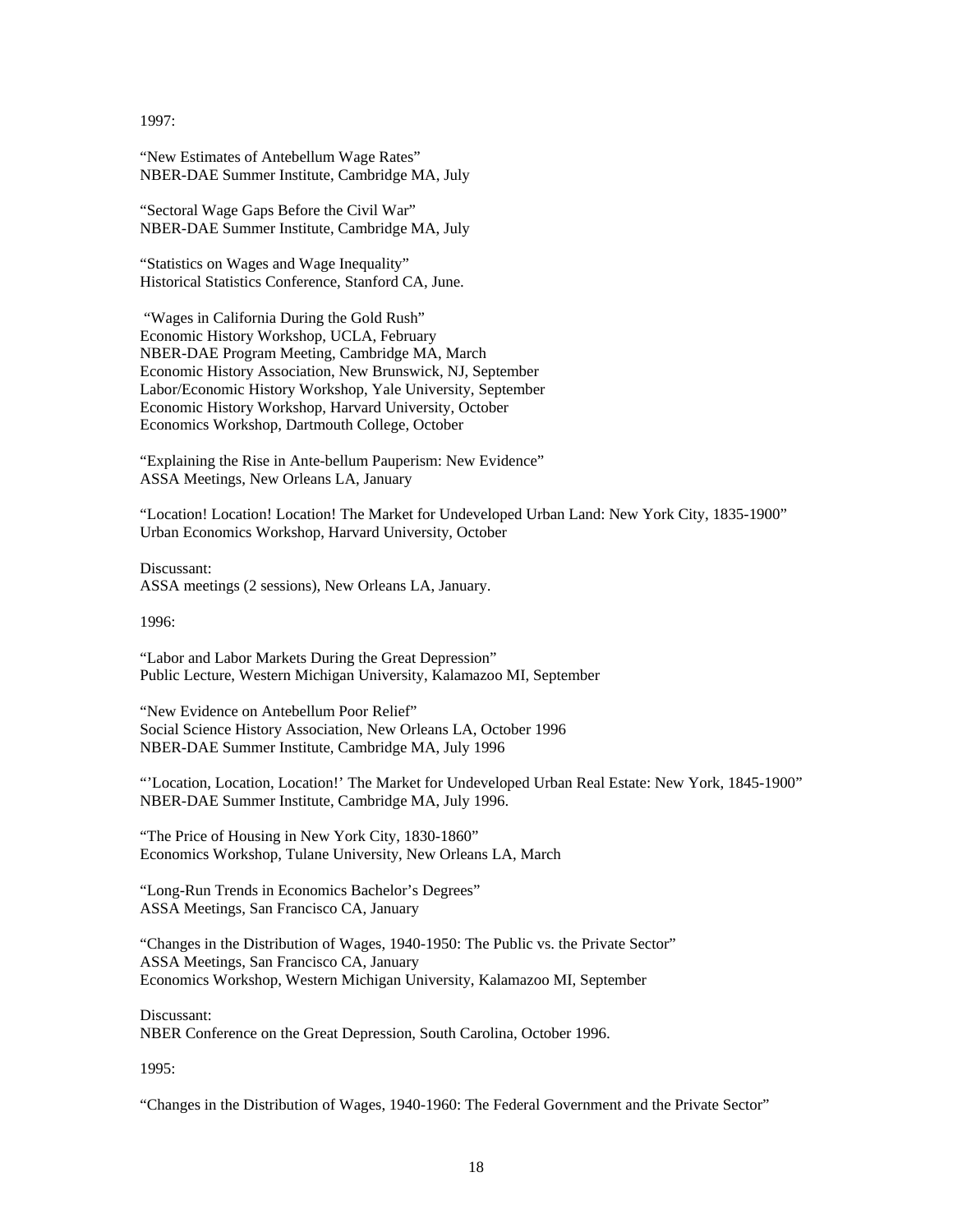NBER-DAE Summer Institute, Cambridge MA, July

"The Economic Value of a College Degree: Historical Perspectives" Public Lecture, Vanderbilt University, Nashville TN, May

"The Price of Housing in New York City, 1830-1860" Economic History Workshop, University of Chicago, February NBER-DAE Program Meeting, Cambridge MA, February Social Science History Association, Chicago IL, November

Discussant:

Conference on Health and Welfare During Industrialization, NBER, Cambridge, MA, April Social Science History Association, Chicago IL, November

1994:

"Labor Market Integration Before the Civil War: New Evidence" Economics Workshop, College of William and Mary, October NBER-DAE Summer Institute, Cambridge MA, July

"The Farm-Nonfarm Wage Gap in the Antebellum United States" Economics Workshop, College of William and Mary, October NBER-DAE Summer Institute, Cambridge MA, July

"The Labor Force in the Nineteenth Century" NBER-DAE Summer Institute, Cambridge MA, July

"Explaining Black-White Wage Convergence in the 1940s" ASSA meetings, Boston MA, January

"Robert Fogel: An Appreciation" Midwest Economics Association meetings, Chicago IL, March

Discussant:

International Seminar of Public Economics, Nashville TN, August

1993:

"The Sources of African-American Economic Progress" Public Lecture, Baldwin-Wallace College, Cleveland OH, May

"Historical Trends in the Distribution of Wages: The American Case" Public Lecture, University of Pennsylvania, March Public Lecture, Baldwin-Wallace College, Cleveland OH, May

"Explaining Black-White Wage Convergence in the 1940s" NBER-DAE Summer Institute, Cambridge MA, July Western Economic Association, Lake Tahoe, NV, June Economic History Workshop, University of Arizona, February

"Employment and Unemployment in the 1930s" ASSA meetings, Anaheim CA, January

"Added and Discouraged Workers in the Late 1930s: A Re-examination" Economics Workshop, University of Alabama, October Economics Workshop, University of Washington, April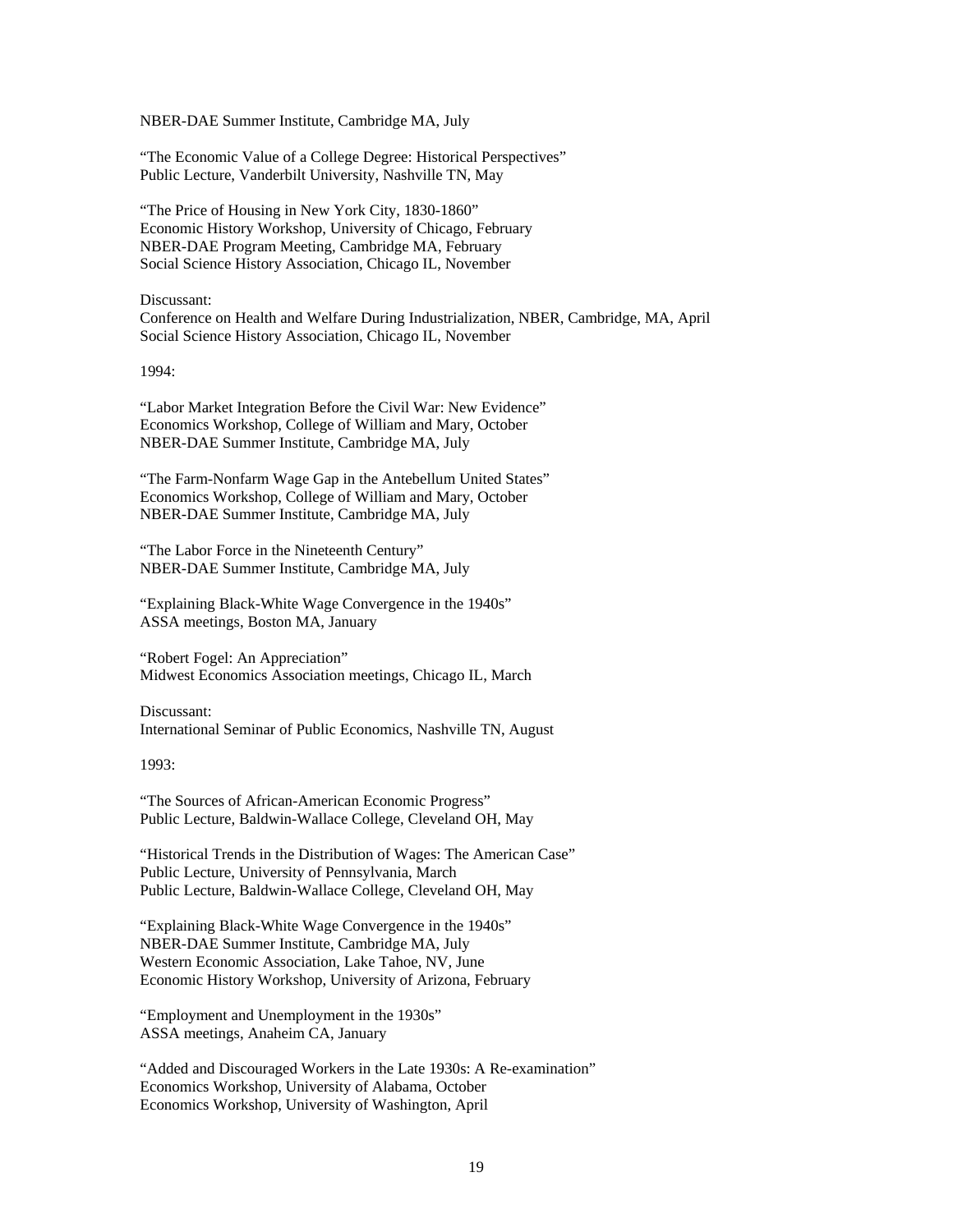NBER-DAE Program Meeting, Cambridge MA, March ASSA meetings, Anaheim CA, January Applied Microeconomics Workshop, UCLA, February

1992

"Added and Discouraged Workers in the Late 1930s: A Re-examination" Workshop in Money, History, and Finance, Rutgers University, November

"Employment and Unemployment in the 1930s" NBER-DAE Summer Institute, Cambridge MA, July

"The Decline in Black Teenage Labor Force Participation in the South, 1900-1970: The Role of Schooling" Labor Workshop, Ohio State University, May Workshop in Social Science History, UT-Austin, February

1991

"The Decline in Black Teenage Labor Force Participation in the South, 1900-1970: The Role of Schooling" ASSA meetings, New Orleans LA, December Economic History Workshop, University of Illinois, October Economic History Workshop, Northwestern University, October Labor Workshop, University of Wisconsin, September NBER-DAE Summer Institute, Cambridge MA, July Policy Research Center, Georgia State University, April

"Downtime: Voluntary and Involuntary Unemployment in the Past and Present" Social Science History Association, New Orleans LA, October NBER Historical Labor Studies Conference, University of Kansas, June

"The Great Compression: The Wage Structure in the United States at Mid-Century" Economic History Workshop, University of Michigan, October

"Wages, Prices, and Labor Markets Before the Civil War" NBER Conference on Strategic Factors in Nineteenth Century American Economic Growth, Cambridge MA, March

Discussant:

Social Science History Association, New Orleans LA, October Southeastern International Economics Meetings, Nashville TN, October Dissertation Session, Economic History Association, Boulder CO, September

1990:

"The Great Compression: The Wage Structure in the United States at Mid-Century" Research Triangle Economic History Workshop, November NBER Labor Studies Conference, Cambridge MA, August

"The Distributional Impact of Foundations: A Historical Perspective" Conference on the Distributional Impact of the Nonprofit Sector, Duke University, November

"Wages and Prices During the Antebellum Period: A Survey and New Evidence" NBER-DAE Conference on Antebellum Living Standards, Cambridge MA, July

"The Microeconomics of Depression Unemployment"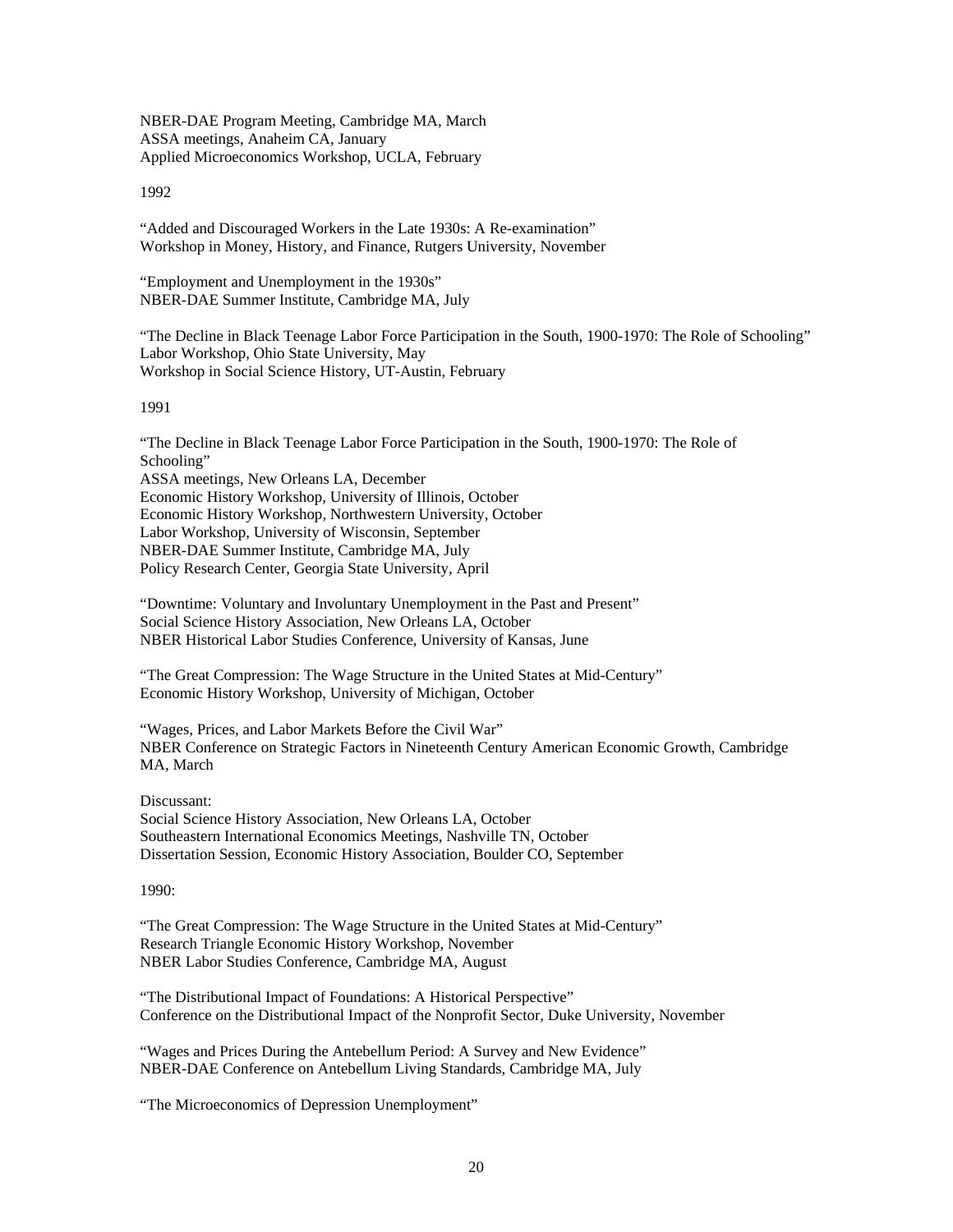Economic History Association, Montreal, Canada, September

"The Competitive Dynamics of Racial Exclusion: Employment Segregation in the South, 1900-1950" ASSA meetings, Washington DC, December Southern Economics Association, New Orleans LA, November Social Science History Association, Minneapolis MN, October Labor and Population Workshop, University of Pennsylvania, September Political Economy Workshop, Washington University-St. Louis, March

"Wages, Prices, and Labor Markets Before the Civil War" Economic History Workshop, Washington University-St. Louis, March

Discussant: American Economics Association, Washington DC, December Social Science History Association, Minneapolis MN, October

1989:

"Towards a Social and Economic History of American Teachers: Some Preliminary Findings, 1860-1910" Social Science History Association, Washington DC, November

"The Microeconomics of Depression Unemployment" Social Science History Association, Washington DC, November

"The Competitive Dynamics of Racial Exclusion: Employment Segregation in the South, 1900-1950" Labor and Population Workshop, Yale University, November Economic History Workshop, Harvard University, October Economic History and Economic Development Workshop, University of Massachusetts-Amherst, October

"Wages, Prices, and Labor Markets Before the Civil War" ASSA meetings, Atlanta GA, December NBER-DAE Summer Institute, Cambridge MA, July ILR-Labor Economics Workshop, Cornell University, February

"Schooling and the Great Migration" Labor Economics Workshop, Harvard University, October

"Nutrition and the Standard of Living in the Nineteenth Century" Public Lecture, Colgate University, March

1988:

"Schooling and the Great Migration" ASSA meetings, New York, December Microeconomics Workshop, Vanderbilt University, November Economics Workshop, Suny-Binghamton, September NBER-DAE Summer Institute, Cambridge MA, July Economic History Workshop, University of Illinois, April Economic History Workshop, Indiana University, April Economic History Workshop, University of Chicago, April

"Segregated Schools and the Tiebout Hypothesis" NBER-DAE Summer Institute, Cambridge MA, July

"The Growth of Wages in Antebellum America" Economics Workshop, Duke University, January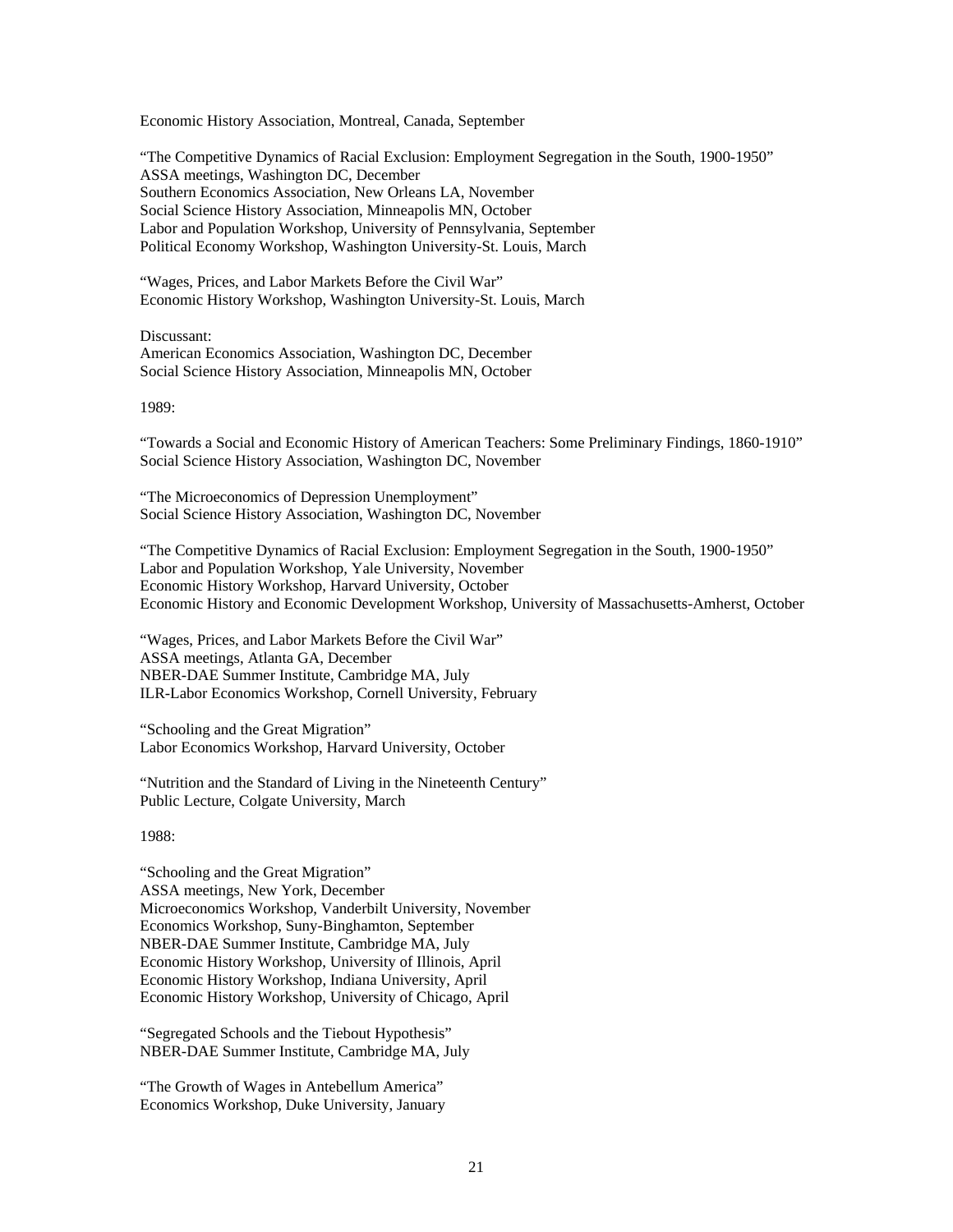1987:

"Interwar Unemployment in the United States" ASSA meetings, Chicago IL, December Mellon Workshop on Work and Population, University of Pennsylvania, November Conference on Interwar Unemployment in International Perspective, Harvard University, May

"The Growth of Wages in Antebellum America" NBER-DAE Summer Institute, Cambridge MA, July

1986:

"Educational Achievement in Segregated School Systems: The Effects of Separate-But-Equal" Economics Workshop, Colgate University, January

"Race and School Attendance in the American South, 1900" Washington Area Economic History Workshop, Washington DC, May Economic History Workshop, Harvard University, April

"Segregated Schools and the Tiebout Hypothesis" Mellon Workshop on Political Economy, University of Pennsylvania, February

"The Growth of Wages in Antebellum America" Economics Workshop, Hamilton College, September Econometric Society, New Orleans LA, December

1985:

"Segregated Schools and the Tiebout Hypothesis" Social Science History Association, Chicago IL, November

"New Evidence on Antebellum Skill Differentials" Labor Economics Workshop, University of Pennyslvania, October

1984:

"Segregated Schools and the Tiebout Hypothesis" Economic Theory Workshop, Indiana University, October Public Policy Workshop, Wharton School, October Labor Economics Workshop, University of Pennsylvania, April

"New Evidence on Antebellum Skill Differentials" Cliometrics Society, University of Iowa, May Economic History Workshop, Indiana University, November Economic History Workshop, University of Chicago, October Economic History Workshop, Northwestern University, October Economic History Association, Chicago IL, September

"Teacher Salaries in Black and White': The South in 1910" Labor Economics Workshop, UCLA, February

Discussant: Economic History Association, New York, September

1983: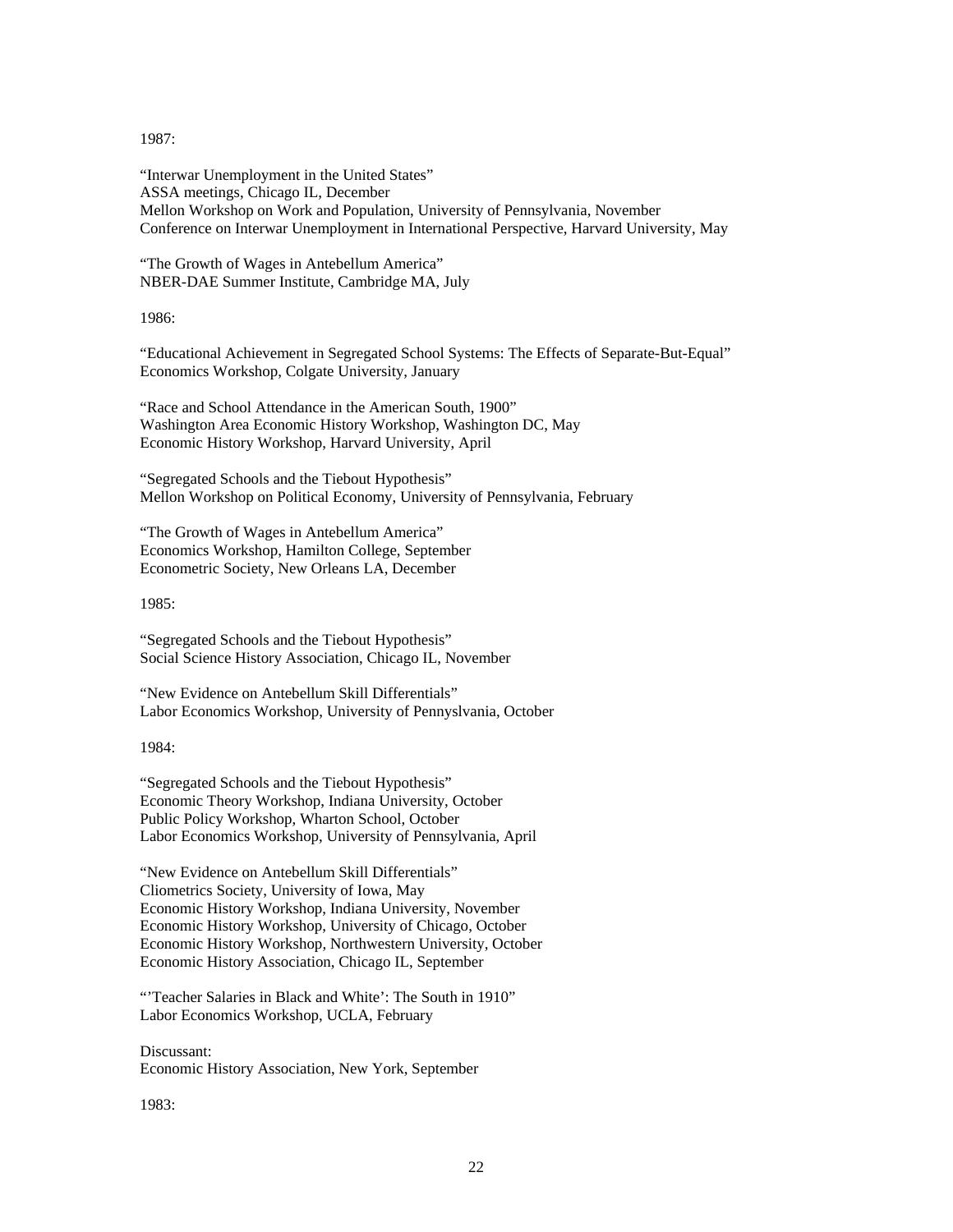"New Evidence on Antebellum Skill Differentials" Social Science History Association, Chicago IL, October

"Accumulation of Property By Southern Blacks Before World War One" Labor Economics Workshop, University of Pennsylvania

"School Finance and the Economics of Segregated Schools in the American South, 1890-1910," Public Choice Workshop, VPI, March

1982:

"Education and the Earnings of Black Males During the Great Depression" Econometrics Society, New York, December

"Race Differences in Public School Expenditures: Louisiana, 1890-1910" Economic History Workshop, Indiana University, April

"Heights of Native-Born Whites During the Antebellum Period" Economic History Workshop, University of Pennsylvania, October Economic History Association, Baltimore MD, September

Discussant: SSRC-NORC Conference on Black-White Income Differences, Chicago IL, December Social Science History Association, Bloomington IN, November

1981:

"Race Differences in Public School Expenditures: Louisiana, 1890-1910" Southern Economic Association, New Orleans LA, November Economic History Workshop, University of Chicago, October Political Economy Workshop, University of Pennsylvania, January Labor Workshop, University of Wisconsin, January Economic History Workshop, Northwestern University, January Economics Workshop, Princeton University, January

"Sex Differences in Labor Market Outcomes for Public School Personnel: Houston, Texas, 1892-1923" Social Science History Association, Nashville TN, November Labor Economics Workshop, University of Pennsylvania, October Western Economic Association, San Francisco CA, July

Discussant: Economic History Association, St. Louis MO, September

1980:

"Race Differences in Public School Expenditures: Louisiana, 1890-1910" Economics Workshop, University of Rochester Social Science History Association, Rochester NY, October

1979:

"The Determinants of Adult Height During the Antebellum Period" Social Science History Association, Boston MA, November

UNIVERSITY AND DEPARTMENTAL SERVICE